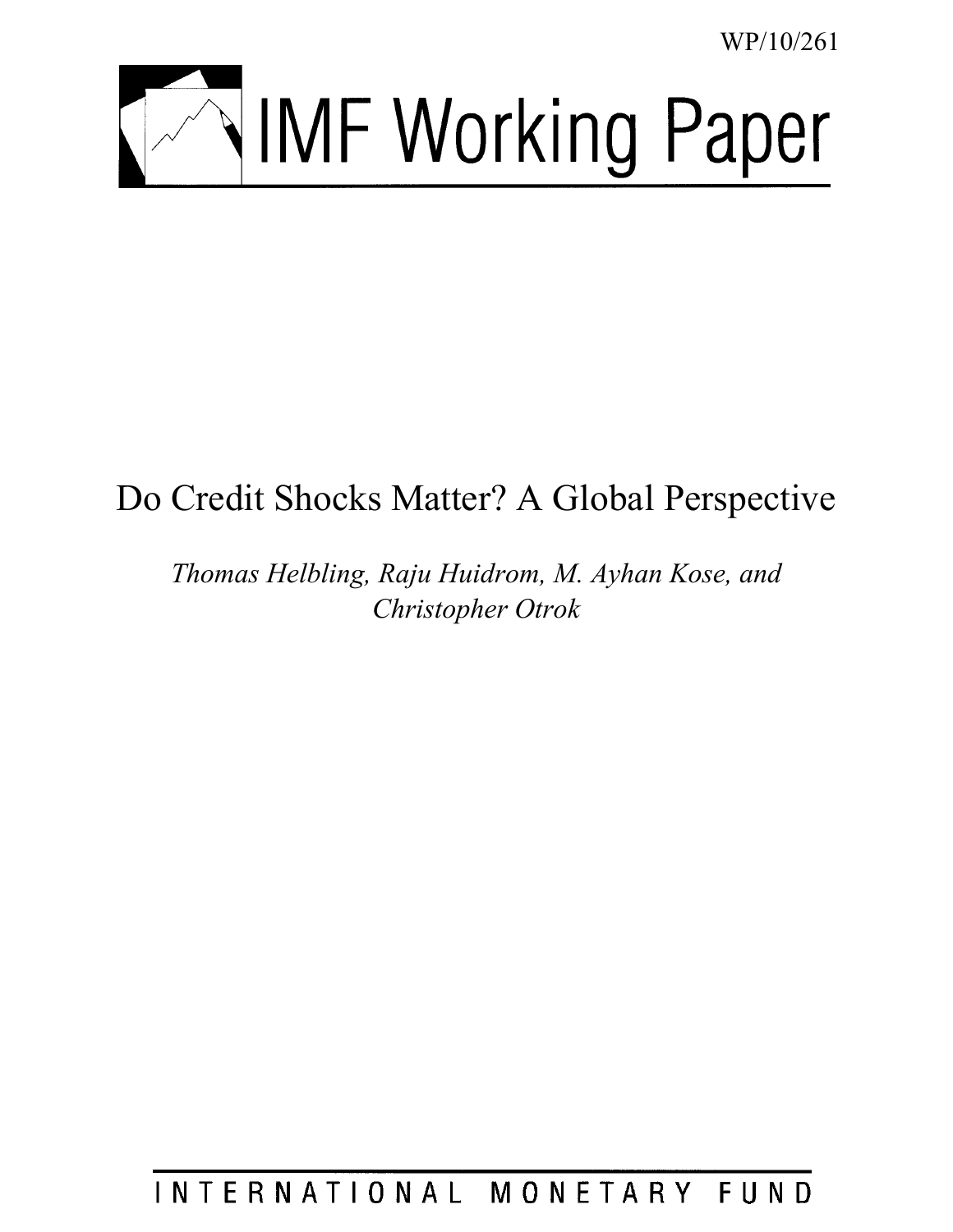#### **IMF Working Paper**

#### Research Department

#### **Do Credit Shocks Matter? A Global Perspective**

## **Prepared by Thomas Helbling, Raju Huidrom, M. Ayhan Kose, and Christopher Otrok**

November 2010

**This Working Paper should not be reported as representing the views of the IMF.** The views expressed in this Working Paper are those of the author(s) and do not necessarily represent those of the IMF or IMF policy. Working Papers describe research in progress by the author(s) and are published to elicit comments and to further debate.

#### **Abstract**

This paper examines the importance of credit market shocks in driving global business cycles over the period 1988:1-2009:4. We first estimate common components in various macroeconomic and financial variables of the G-7 countries. We then evaluate the role played by credit market shocks using a series of VAR models. Our findings suggest that these shocks have been influential in driving global activity during the latest global recession. Credit shocks originating in the United States also have a significant impact on the evolution of world growth during global recessions.

JEL Classification Numbers: E32, E43, E44, F36, F41, F42.

\_\_\_\_\_\_\_\_\_\_\_\_\_\_\_\_\_\_\_\_\_\_\_\_\_\_\_\_\_\_

Keywords: Business cycles, credit spreads, macroeconomic fluctuations, global recession.

Author's E-Mail Address:thelbling@imf.org; rh2cw@virginia.edu; akose@imf.org; otrok@virginia.edu

<sup>\*</sup> An earlier version of this paper was presented at the conference on "Advances in International Macroeconomics: Lessons from the Crisis" in Brussels. We are grateful for helpful comments from the editor, Michael Devereux, two anonymous referees, our discussant, Michele Lenza, and conference participants. We would like to thank David Fritz and Ezgi Ozturk for providing outstanding research assistance.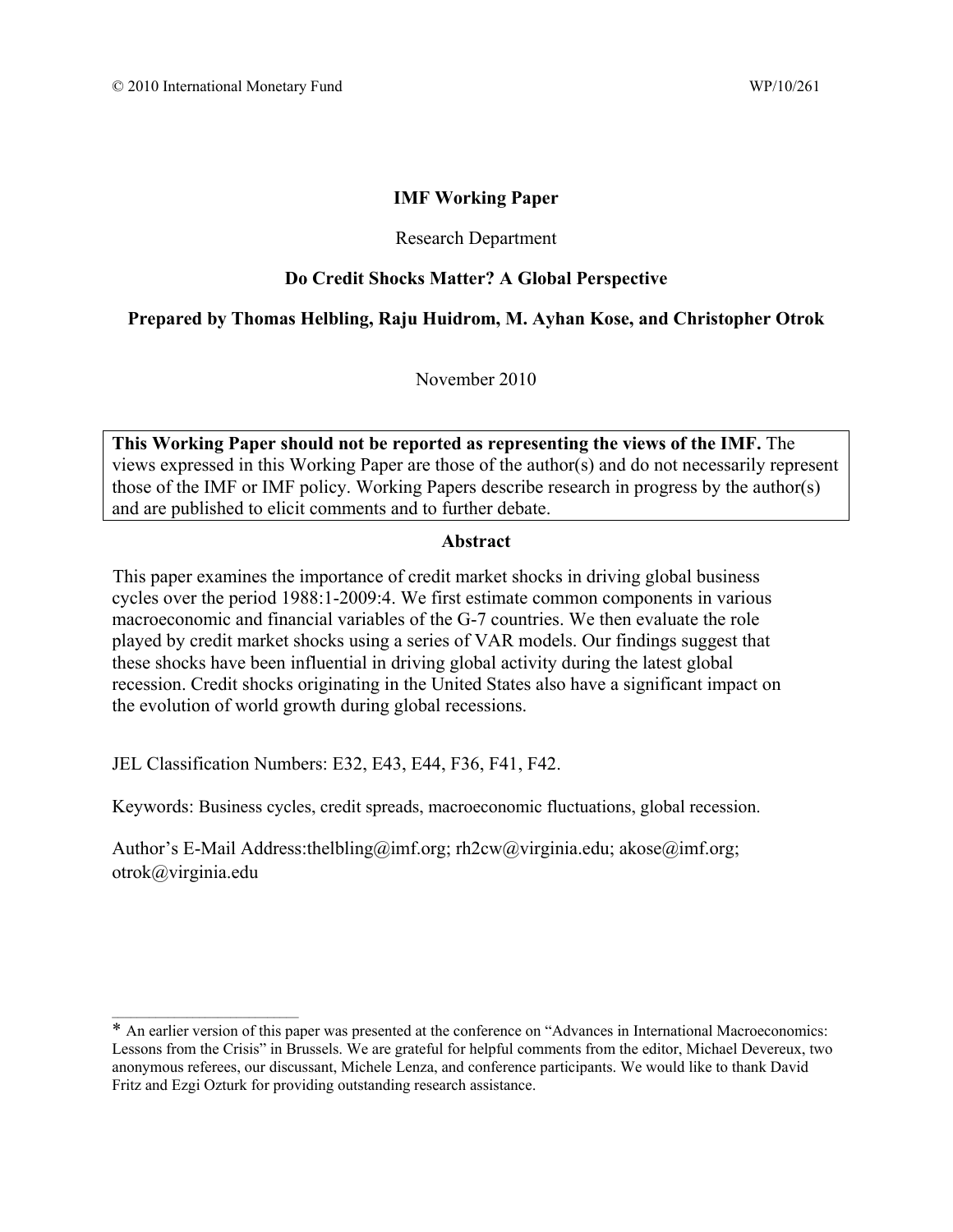| Figures<br>2. |  |
|---------------|--|
| Tables        |  |
| Appendices    |  |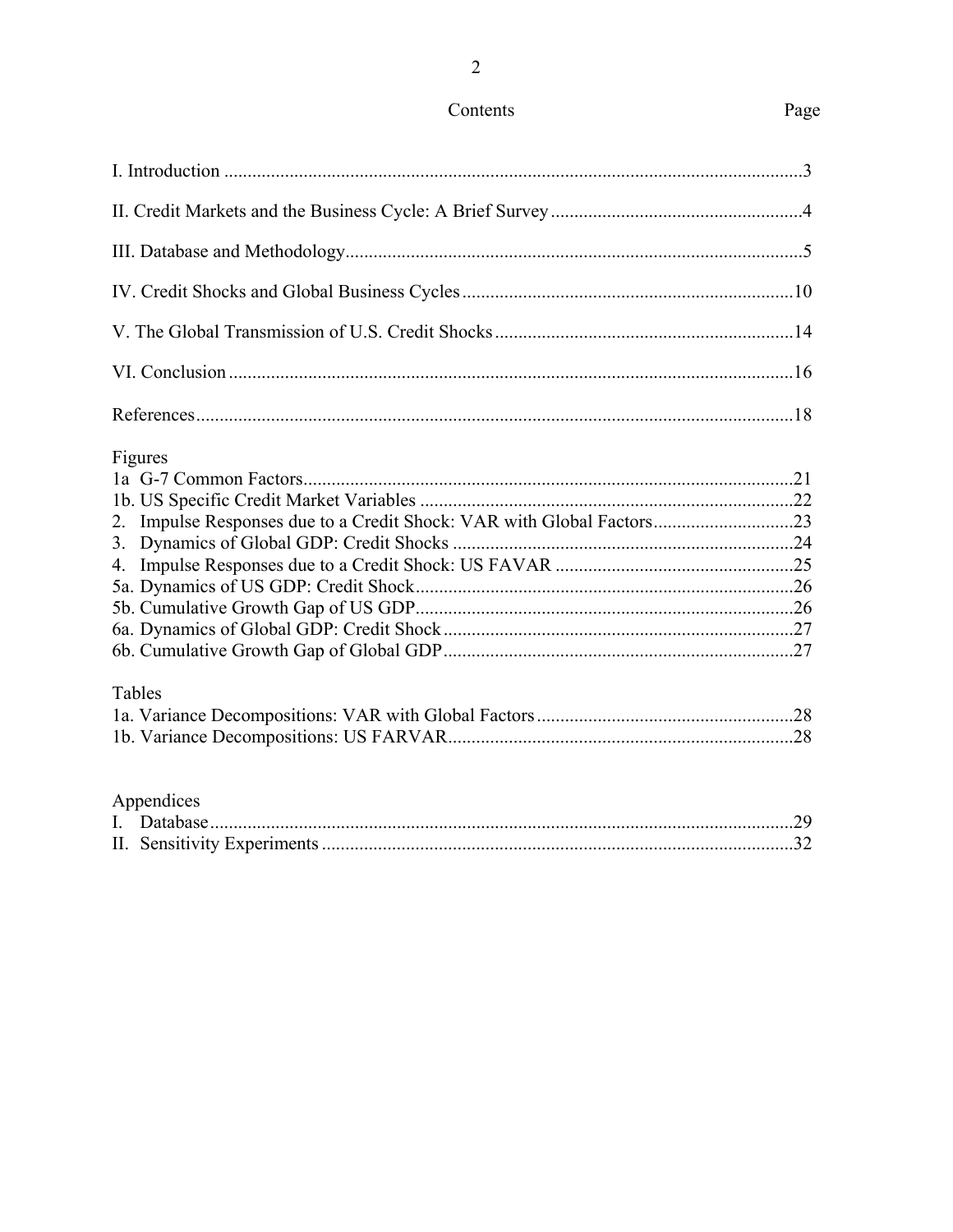#### **I. INTRODUCTION**

The global financial crisis of 2007–09 that originated in U.S. credit markets rapidly spread across borders and led to recessions in almost all advanced economies. The global reach and depth of the crisis, which are without precedent in the post-World War II period, have renewed interest in the linkages between the real economy and credit markets, and have triggered an intensive debate about the importance of shocks originating in financial markets for business cycles. Our objective in this paper is to answer one of the central questions of this debate: Do credit shocks matter in driving the global economic activity?

We study this question by analyzing the importance of credit and productivity shocks in explaining business cycles in G-7 countries. Given that there is already a sizeable literature about the importance of productivity shocks, they serve as a natural benchmark against which we assess the influence of shocks originating in credit markets. We first estimate common components in various macroeconomic and financial variables. We then examine the roles played by credit shocks in explaining global business cycles by employing a set of VAR models. In addition, we study the transmission of credit shocks originating in the U.S. to the global economy using a factor-augmented VAR (FAVAR). Our results suggest that credit shocks play an important role in driving economic activity especially during global recessions.

Our study contributes to a large body of research focusing on the interactions between financial markets and the real economy. In section II, we briefly summarize the relevant research. As the summary shows, empirical evidence on the linkages between credit market dynamics and global economic activity is surprisingly limited. Our study addresses this major gap in the literature. To our knowledge, it is the first one to analyze the global implications of shocks originating in credit markets. Another novel aspect of the study is that we derive credit shocks that are not just based on traditional credit spread measures, but also on fluctuations in the volume of credit. Finally, our study extends beyond the general analysis of impulse responses and variance decompositions, and evaluates the role played by credit shocks during recent global recessions. This is particularly important given that the 2007–09 global recession is associated with widespread dislocations in credit markets.

In section III, we introduce our database and econometric approach. The database comprises quarterly series of credit, credit spread, default rate, GDP, labor productivity, inflation, and the interest rates of the G-7 countries over the period 1988:1–2009:4. In order to study the global dimensions of credit shocks, we construct a global factor for each variable. We then employ a set of VAR models to analyze the importance of credit and productivity shocks. Our approach to the identification of these shocks is an agnostic one based on intuitively appealing sign restrictions.

In section IV, we estimate a VAR model of the global factors together with U.S. credit spreads and U.S. default rates. We then analyze how global credit shocks affect world business cycles using impulse responses and variance decompositions. We also study how these shocks affect world GDP during global recessions through counterfactual simulations. In Section V, we focus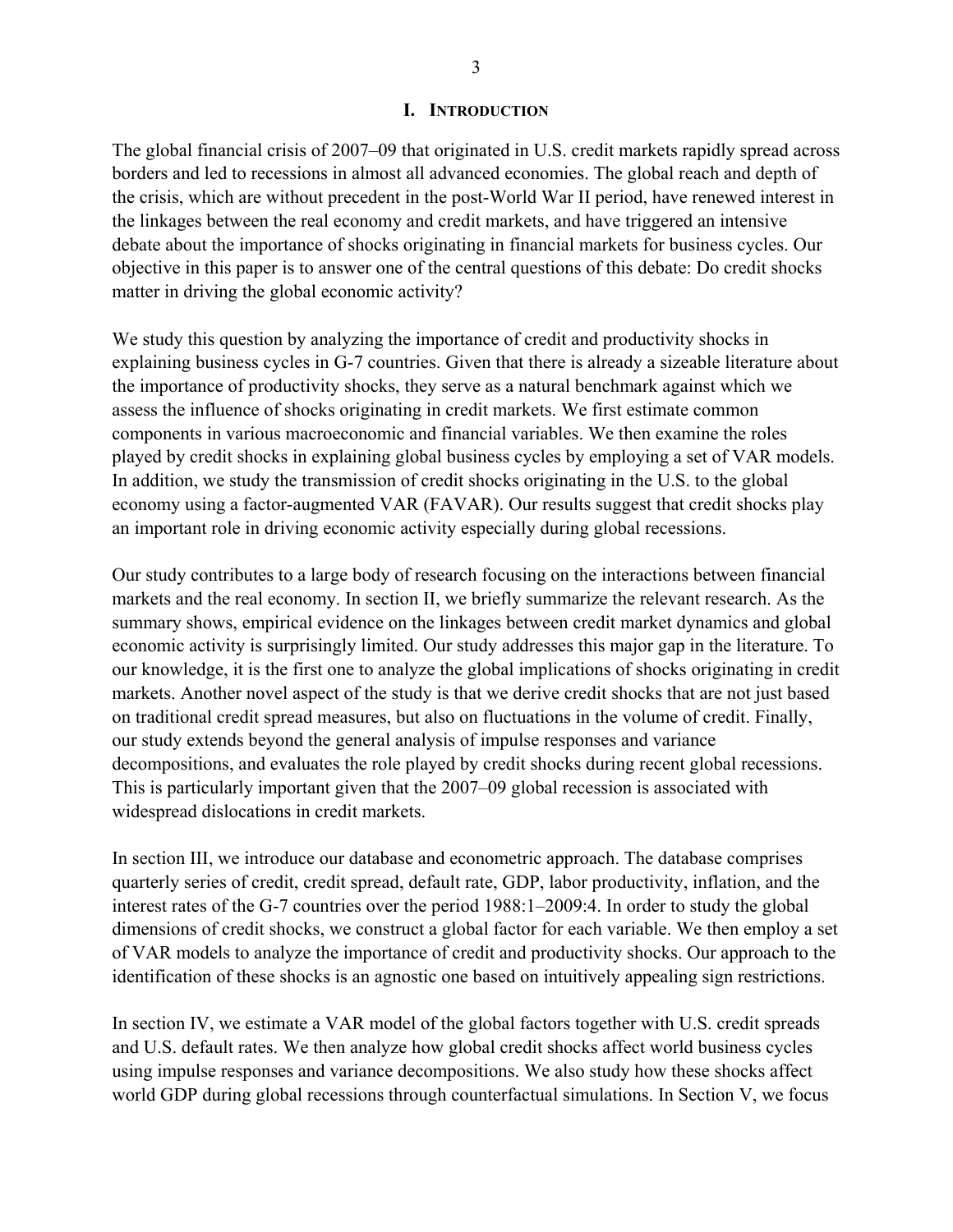on the role of credit shocks originating in the U.S. using a FAVAR model that includes U.S. variables along with the global GDP factor. We conclude in Section VI with a brief summary of our main results and directions for future research.

## **II. CREDIT MARKETS AND THE BUSINESS CYCLE: A BRIEF SURVEY**

A short review of the literature on credit markets and business cycles highlights the importance of the question we are studying. The role of credit markets in driving business cycles varies substantially across different classes of models. Some models imply that these markets are only peripherally important for the dynamics of business cycles while others assign a significant role to shocks originating in the financial sector.<sup>1</sup>

Basic economic theory suggests that, in a frictionless world under complete markets, macroeconomic and financial variables can interact closely through wealth and substitution effects. Developments in credit markets, which are simply reflected by movements in asset prices, can influence consumption through their impact on household wealth, and can affect investment by altering a firm's net worth and the market value of the capital stock relative to its replacement value (see Campbell, 2003; Cochrane, 2006). However, in models with complete markets, the financial sector is a "veil" in the sense that there is no role for financial intermediaries or credit market disturbances, since these models do not account for financial imperfections/frictions. The models, hence, imply that shocks originating in credit markets play only a minor role, if any, in explaining business cycles.

In theory, however, interactions between financial variables and the real economy can be amplified when financial imperfections are present.<sup>2</sup> This amplification largely occurs through the financial accelerator and related mechanisms operating through firms, households and countries' balance sheets. According to these mechanisms, an increase (decrease) in asset prices improves an entity's net worth, enhancing (reducing) its capacity to borrow, invest, and consume. This process, in turn, can lead to further increases (decreases) in asset prices and produce general equilibrium effects (e.g., Bernanke and Gertler, 1989; Bernanke, Gertler, and Gilchrist, 1999; Kiyotaki and Moore, 1997; and numerous other studies on the role of financial imperfections). In other words, disturbances in credit markets can translate into much larger cyclical fluctuations in the real economy in these models.<sup>3</sup>

 $\overline{a}$ 

<sup>&</sup>lt;sup>1</sup> While the early literature did recognize that financial markets play an important role in the real economy, this emphasis later faded. For example, Fisher (1933) and Keynes were among the first to emphasize the importance of financial markets in shaping macroeconomic outcomes during the Great Depression. Subsequent research, however, focused largely on the role of money as the most relevant financial variable. The famous Modigliani and Miller (1958) "capital structure irrelevance" hypothesis and the general focus on efficient financial markets, however, inadvertently drew attention away from the relevance of financial markets for macroeconomic performance. 2

<sup>&</sup>lt;sup>2</sup> Surveys of this literature can be found in Gertler (1988), Claessens, Kose, and Terrones (2010), and Gilchrist and Zakrajšek (2010).

<sup>&</sup>lt;sup>3</sup> Some recent studies have focused on the role of asset prices in transmitting financial cycles (Adrian and Shin, 2009; and Geanakoplos, 2009). Recent studies also consider how the state of the financial system can affect business cycles (Gertler and Kyotaki, 2010; Brunnermeier and Sannikov, 2010).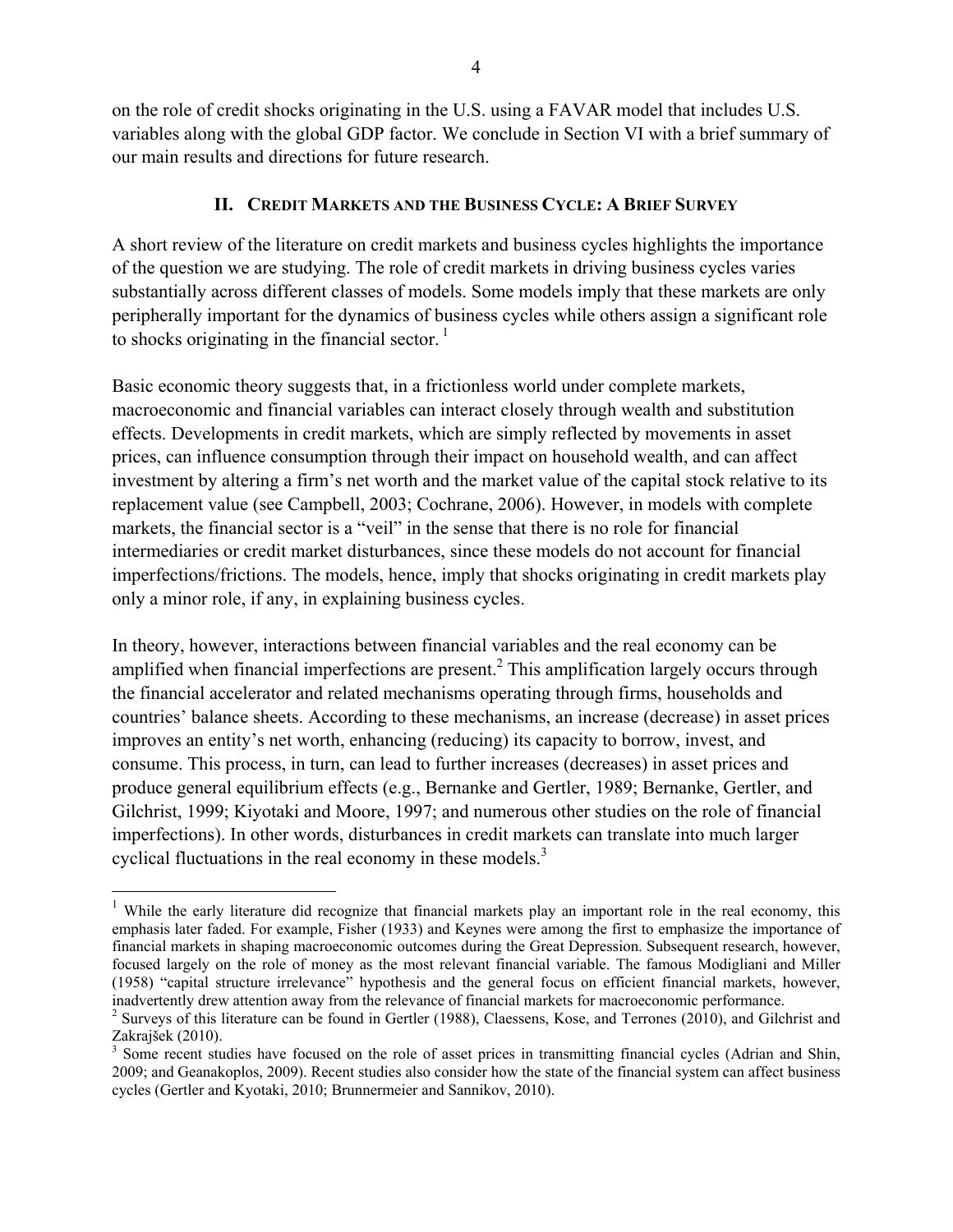Other studies apply models of frictions in credit markets to open economies and consider how the dynamics of exchange rates relate to business cycles (see Céspedes, Chang and Velasco, 2004). This line of research also studies how fluctuations in asset prices can affect the value of collateral required for international funding (see Mendoza, 2010). Caballero and Krishnamurthy (1998) and Schneider and Tornell (2004) model how, because of balance sheet constraints, fluctuations in credit and asset markets translate into boom-bust cycles in emerging market economies.<sup>4</sup>

Many empirical studies provide evidence regarding the linkages between the dynamics of business cycles and disturbances in credit markets (e.g., Bernanke and Gertler, 1989; Borio, Furfine, and Lowe, 2001). These examine the procyclical nature of credit cycles and business fluctuations, albeit mostly for single country cases. For example, Bordo and Haubrich (2010) analyze cycles in money, credit and output between 1875 and 2007 in the United States. They show that episodes of financial stress exacerbate cyclical downturns. While most studies use aggregate data, some others also utilize micro data (see Kashyap and Stein (2000); and Kannan  $(2010)$ ).

Our paper is closely related to some recent studies analyzing the importance of credit shocks using VAR models. Meeks (2009) examines the role of credit shocks in explaining U.S. business cycles. He documents that credit shocks do play an important role during financial crises, but they have a lesser role during "normal" business cycles. Gilchrist, Yankov and Zakrajšek (2009) and Gilchrist and Zakrajšek (2010) report that credit market spreads have a significant impact on business cycles in the U.S. during the period 1990-2008. Using a DSGE model, Perri and Quadrini (2010) find that the latest recession and its global reach can be explained by credit market shocks.

#### **III. DATABASE AND METHODOLOGY**

#### **Database**

 $\overline{a}$ 

Our dataset includes quarterly series of credit, credit spread, default rate, GDP, labor productivity, inflation, and the interest rates of the G-7 countries for the period 1988:1–2009:4. We concentrate on this period for the following reasons. First, it is a common denominator for the cross-country data we need to analyze the interaction between credit shocks and business cycle dynamics in the G-7 countries. Second, this period covers a substantial portion of the "Great Moderation" era as well as the latest global financial crisis (see Blanchard and Simon (2001) and Stock and Watson (2005)). Third, this period also coincides with a rapid increase in trade and financial linkages among the G-7 countries and a broader converge of their business cycles (see Kose, Otrok, and Whiteman, 2008).

<sup>&</sup>lt;sup>4</sup> There is also a rich set of studies analyzing the implications of various types of financial crises for the real economy (see Gorton, 2009; Reinhart and Rogoff, 2009; Laeaven and Valencia, 2008).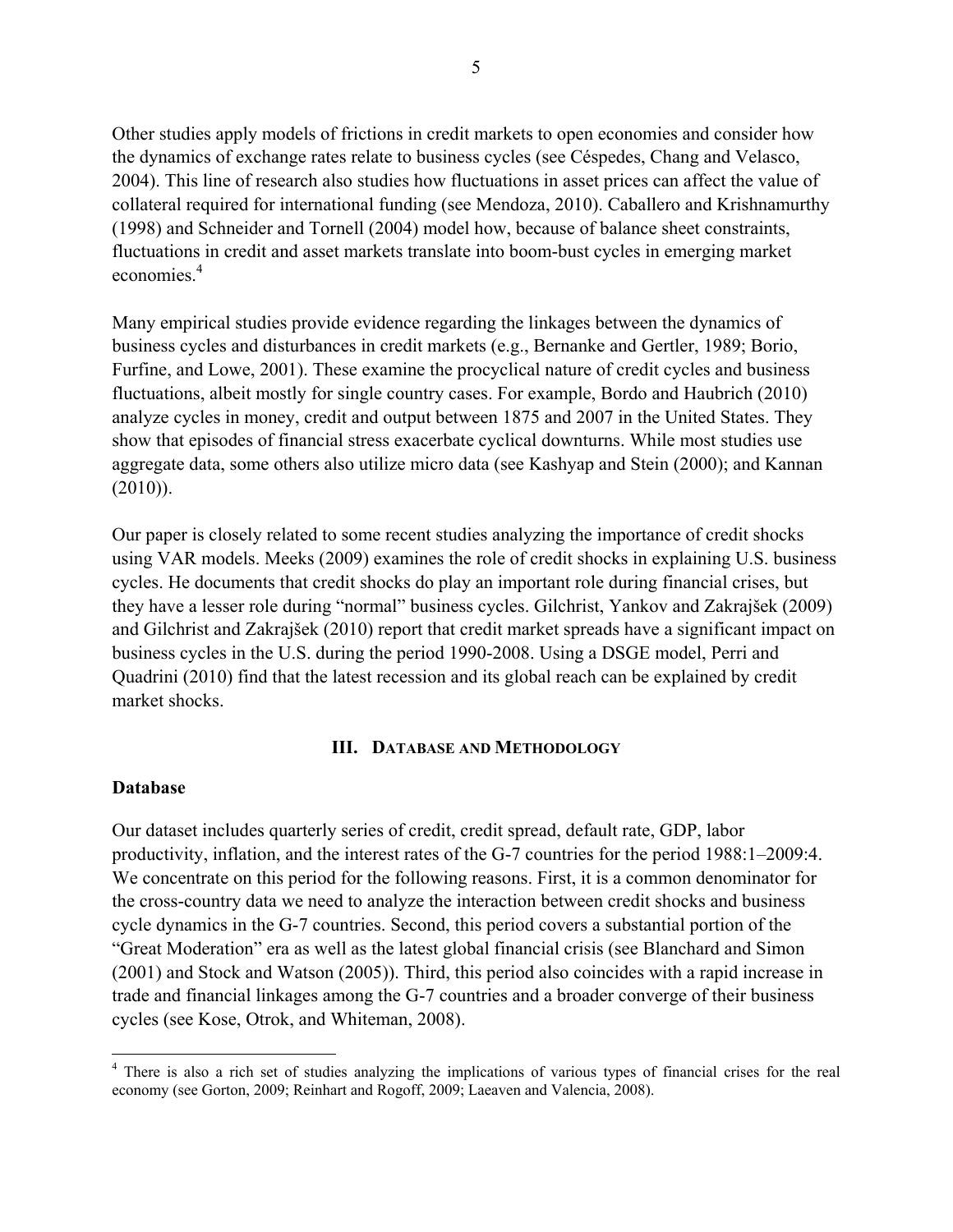Our measure of credit is aggregate claims on the private sector by deposit money banks. This measure is also used in earlier cross-country studies on credit dynamics (see Mendoza and Terrones, 2008; and Claessens, Kose, and Terrones, 2009 and 2010). The use of credit volume differentiates our study from most others on the impact of credit shocks and allows us to construct a global credit factor since this variable is available for all of the G-7 countries at the quarterly frequency.<sup>5</sup> We deflate the nominal credit series using the CPI to obtain real credit. Inflation corresponds to the changes in each country's CPI.

Unlike the other variables, credit spread and default rates series are available for only the U.S. In order to measure credit spreads, we use corporate bond spreads. In particular, these spreads are the yield differences between Moody's Seasoned Aaa and Baa corporate bonds for the U.S. The Aaa bonds are "judged to be the highest quality with minimal credit" risk while the Baa bonds are "subject to moderate credit risk and possess certain speculative characteristics."

There is no single accepted measure of credit spreads as the recent literature on the importance of credit shocks employs various alternative ones. For instance, Meeks (2009) uses a measure of credit spreads defined in terms of a risky bond portfolio that belongs to Moody's B1/B2 category. Such a portfolio is described by Moody's as being subject to "high credit risk." Gilchrist, Yankov and Zakrajšek (2009) take a panel of credit spreads and estimate a common factor of these spreads as their measure.

The default rate series corresponds to the monthly rates for Moody's rated U.S. speculativegrade corporate bonds from the Moody's Investor Service. As in the case of credit spreads, we take the observation of the last month of each quarter as our quarterly default rates. Meeks (2009) uses a similar default rate series to identify credit shocks.

We track aggregate business cycles with real GDP. Our GDP data are chained volume series from the OECD. The interest rates correspond to nominal short term government bill rates, generally Treasury Bill Rates, and are from the IFS. Labor productivity is defined as real GDP per hours worked and is obtained from the OECD. We provide a detailed list of the data series and their sources in Appendix I. Before constructing our factors and estimating the VAR models, we make appropriate transformations in each data series. In particular, we take four-quarter growth rates of GDP, labor productivity, and credit. Interest rates are first differenced. Credit spreads and default rates are in levels. All variables are seasonally adjusted and expressed in percentages.

 $\overline{a}$ 

 $5$  Only a few others include credit volume to study the impact of credit market shocks on the real economy (see Balke, 2000). It would be useful to employ a variable that accounts for a broader measure of credit than the one we use here, but such series are not available on a consistent basis across countries.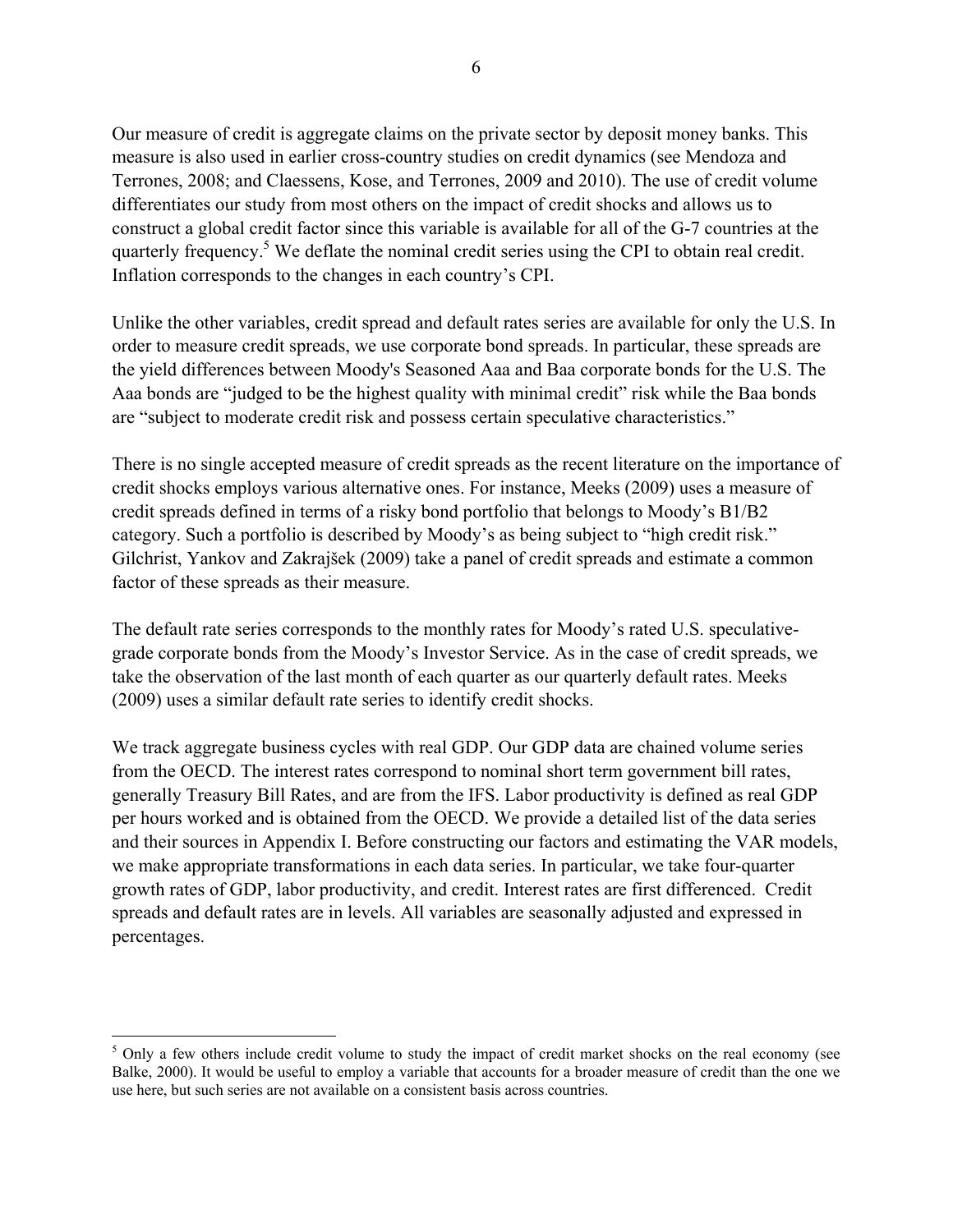#### **Methodology**

 $\overline{a}$ 

Since our objective is to analyze the global dimensions of credit shocks, we undertake our exercise in two steps. First, we estimate the common component in each variable to obtain a global factor. Although our data sample includes only G-7 countries, this country group accounts for slightly more than half of global GDP over the 1988–2009 period (in PPP exchange rates). Second, we use VAR models to analyze the importance of credit and productivity shocks in explaining business cycles. We also consider how shocks originating in the U.S. transmit to the global economy using a FAVAR (Factor Augmented VAR) model. We now briefly explain each step in turn.

*Estimation of Global Factors*. To estimate the global factors, we extract the first principal component of each variable using the series of G-7 countries. There are, of course, alternative approaches to construct global equivalents of these variables. For example, we could employ a full-fledged dynamic factor model, as in Kose, Otrok, and Whiteman (2003). Their method is especially useful to estimate different common factors simultaneously, such as global, regional, and country-specific factors. However, the global factor obtained with a dynamic factor model is quite similar to the first principal component.<sup>6</sup> We use the simpler approach since we are only interested in the global component of each variable.

Figure 1a presents the estimated global factors. The estimated factors are broadly consistent with a number of well-known cyclical episodes in the global economy. For instance, the downturns in the estimated global GDP factor coincide with the recessions of the early 1990s, early 2000s, and the latest episode of 2007–09. The downturn during the latest episode is particularly striking because of its highly synchronous nature and its unprecedented depth. The estimated factors of the other variables also reveal interesting patterns. For example, the global credit factor indicates that the episodes we discuss above were also associated with declines in credit. The global inflation factor shows a steady decline beginning in the early 1990s until the recent global recession, consistent with the literature on the "conquest of inflation" in advanced economies. The global interest rate factor also follows familiar patterns: it rises rapidly in the late 1980s and early 1990s and then declines thereafter.

Figure 1b presents the evolution of the U.S. credit spread and default rates. Although there are small elevations in both variables during the early 1990s and 2000s, the increases recorded

<sup>&</sup>lt;sup>6</sup> In fact, we did estimate the dynamic factor models for some of the variables and arrived at almost identical factors to those from the principal component models. It is also possible to employ simple world aggregates for our exercise. However, such aggregates are dominated by movements of variables of large countries since these are often size weighted averages. In contrast, the first principal component does not automatically give a large weight to countries like the U.S. Moreover, the first principal components we estimate often account for a sizeable fraction of variation in each aggregate we consider. For example, the first principal component on average explains 70 percent of output variation of the G-7 countries.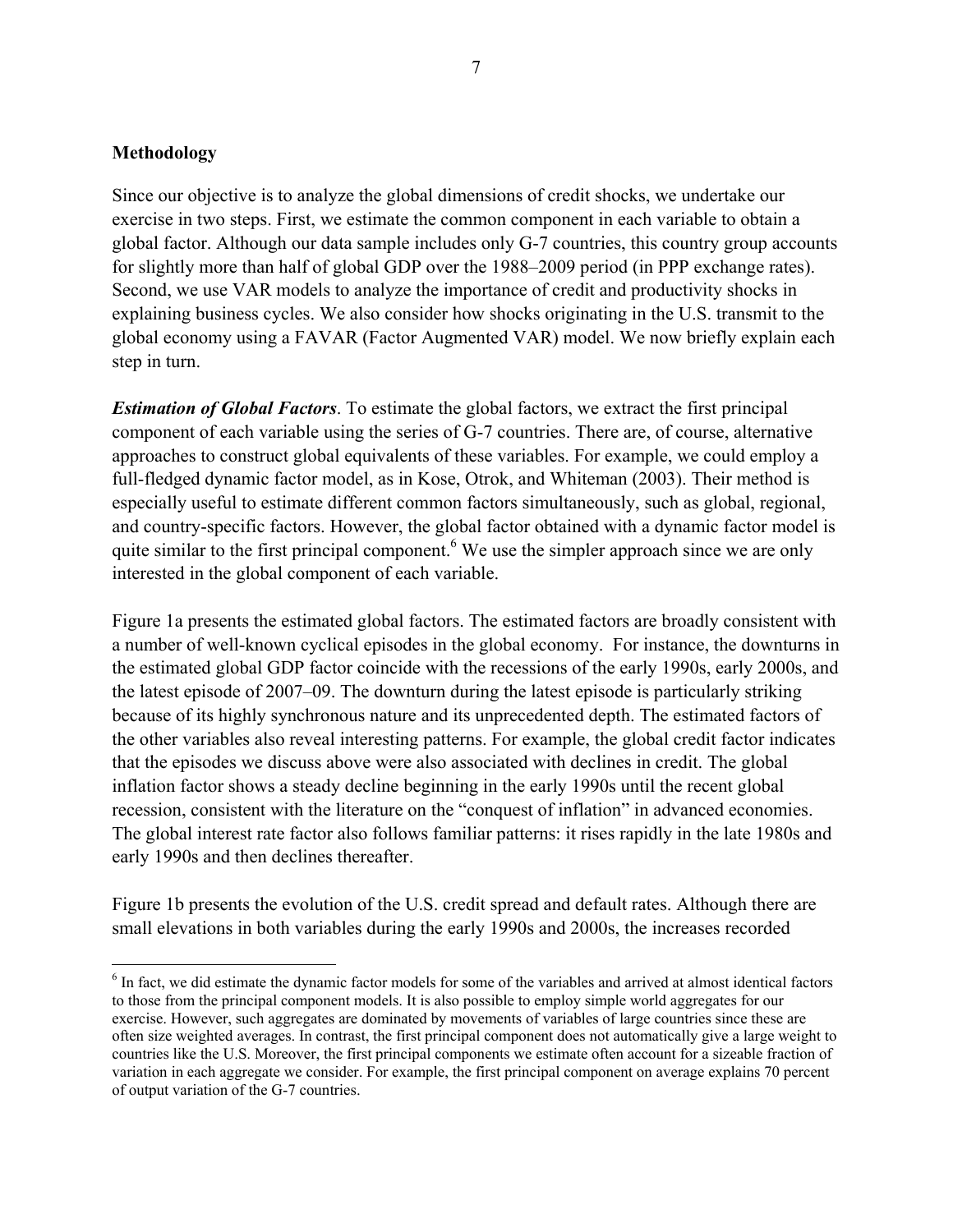during the global financial crisis are clearly in a different league. For instance, the spread climbs to 3 percent in 2008–09, which is more than twice its previous highest value over the 1988–2007 period. The default rates also follow a similar pattern and reach a new high during the recent crisis.

We are able to estimate global factors for all variables except the credit spread and default rates, since these series are available for only the U.S. We assume that credit spread and default rates for the U.S. are good representations for their global counterparts since the U.S. economy has been the dominant force in world markets. For example, over the period of 1988–2009, the U.S. economy constitutes roughly half of the G-7 output while it accounts for almost one-fourth of global output. Moreover, the U.S. financial markets are the largest, reflecting not only the size of the economy but also their depth. For example, capitalization of the U.S. equity markets accounts for around 40 percent of total capitalization of world equity markets. Changes in U.S. credit markets and asset prices have strong signaling effects worldwide, and spillovers from U.S. financial markets have been important, especially during periods of market stress.

*VAR Models.* We estimate two VAR models. The first one includes the estimated global factor of each variable, the U.S. credit spread and default rates. The second model is a FAVAR as it uses the U.S. specific variables along with the global GDP factor.<sup>7</sup> The models we have can be represented by:

$$
y_t = a_{(0)} + A_{(1)}y_{(t-1)} + A_{(2)}y_{t-2} + \dots + A_{(1)}y_{t-1} + u_t
$$
; t = 1, ..., T,

where  $y_t$  is an m×1 vector of variables at date t,  $A_i$  is an m×m coefficient matrix for each lag of the variable vector with  $a_{(0)}$  being the constant term.  $u_t$  is the vector of one-step ahead prediction error. The two models differ only in terms of the set of variables in the  $y_t$  vector. For the first VAR, yt includes the estimated global factors, and U.S. credit (i.e., corporate bond) spread and default rates.<sup>8</sup> In the case of the U.S. FAVAR, the vector consists of the set of U.S. variables and the global GDP factor. In our estimation, the lag length, *l*, is kept at four.

We use these models to examine the roles of credit and productivity shocks in explaining the global and U.S. business cycles. Since there is already a large literature about the importance of productivity shocks as a source of business cycle fluctuations, it constitutes a natural benchmark against which we evaluate the role of credit shocks. We use global and the U.S. specific versions of these shocks in our respective models for the global economy and the U.S.

 $\overline{a}$ 

 $7$  Our second model follows the work of Bernanke, Bovin, and Eliasz (2005) who developed the factor-augmented VAR (FAVAR) to study the effects of monetary policy in a closed economy framework.

<sup>&</sup>lt;sup>8</sup> Bernanke, Bovin, and Eliasz (2005) compare FAVARs that treat estimated factors as data as is done here, with more sophisticated Bayesian estimates that account for uncertainty in the estimated factors. They find that there is no real gain from the more computationally intensive Bayesian methods for this type of problem.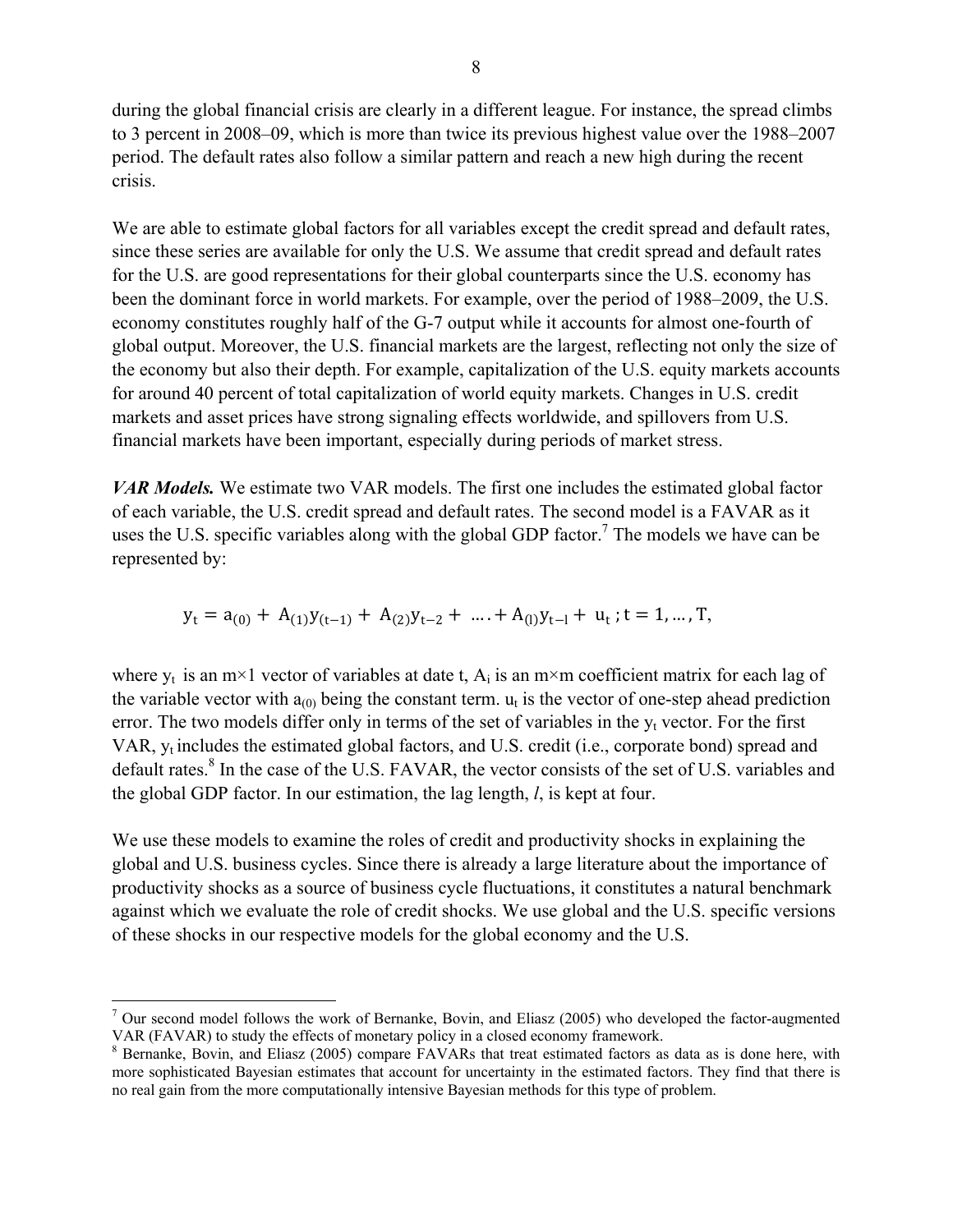We identify the shocks using a set of sign restrictions imposed on impulse responses following Uhlig  $(2005)$ .<sup>9</sup> Instead of relying on restrictions on the variance-covariance matrix of the structural residuals' orderings based on the presumed exogeneity or predetermination of variables, this identification approach allows us to produce impulse responses that are qualitatively consistent with standard theoretical predictions. The sign restrictions algorithm we use, however, differs from Uhlig (2005) in that we simultaneously identify two orthogonal shocks.<sup>10</sup> An alternative approach would be to identify each shock, credit or productivity, one at a time. However, this does not guarantee the orthogonality of the two shocks, making it difficult to argue that the identified shocks are truly "structural".

The sign restrictions we impose are intuitively appealing. For example, we identify adverse credit market shocks by assuming that they lead to a decrease in credit and a simultaneous increase in the price of credit, i.e., the credit spreads. In addition, we assume that productivity does not fall and default rates do not rise.<sup>11</sup> The restrictions on credit and credit spreads describe the natural responses of volume and price of credit to such disturbances. Given the forward looking nature of credit markets, the restrictions on productivity and default rates ensure that we identify a credit supply shock rather than an endogenous credit response to expected fluctuations in future activity.

It is important to note we do not require that a contractionary credit shock brings "good times" with higher productivity or lower default rates. We merely require that the decline in credit not be associated with expected declines in productivity or increases in default rates. In other words, our adverse credit shock reflects a credit supply contraction as opposed to an endogenous decline in credit due to lenders reducing credit in response to expectations of an increase in future default rates and/or a decline in future productivity. Our identification scheme does not impose any restriction on the response of GDP.

The restrictions on default rates and credit spreads can be formally derived from a costly state verification model (see Appendix II in Meeks (2010) for full derivation). Levin, Natalucci and Zakrajšek (2004) estimate a closely related model using micro-level data and provide evidence that the default cost parameter does vary over time. This empirically motivates the sign restrictions on financial variables as the varying costs yield contractions in credit markets following the derived sign restrictions. The restrictions on productivity and inflation are not

<sup>&</sup>lt;sup>9</sup> Uhlig (2005) considers the importance of monetary policy shocks by imposing sign restrictions on the impulse responses of prices, nonborrowed reserves, and the federal funds rate.

 $10$  Our simultaneous identification scheme implies that the second shock is identified by drawing an impulse vector that is orthogonal to the first impulse vector and at the same time obeys the sign restrictions we impose. This is a more restrictive requirement than a sequential identification scheme where the orthogonality condition is relaxed. We limit ourselves to identifying only two shocks (credit and productivity) at a time, since identifying multiple shocks is computationally burdensome. We also consider credit-policy and credit-demand pairs. However, we did not get sufficient number of correct draws of the impulse vectors for these pairs from a total of 100,000 draws.

 $11$  Meeks (2009) shows that such restrictions on default rates are required to identify credit shocks originating in the financial sector.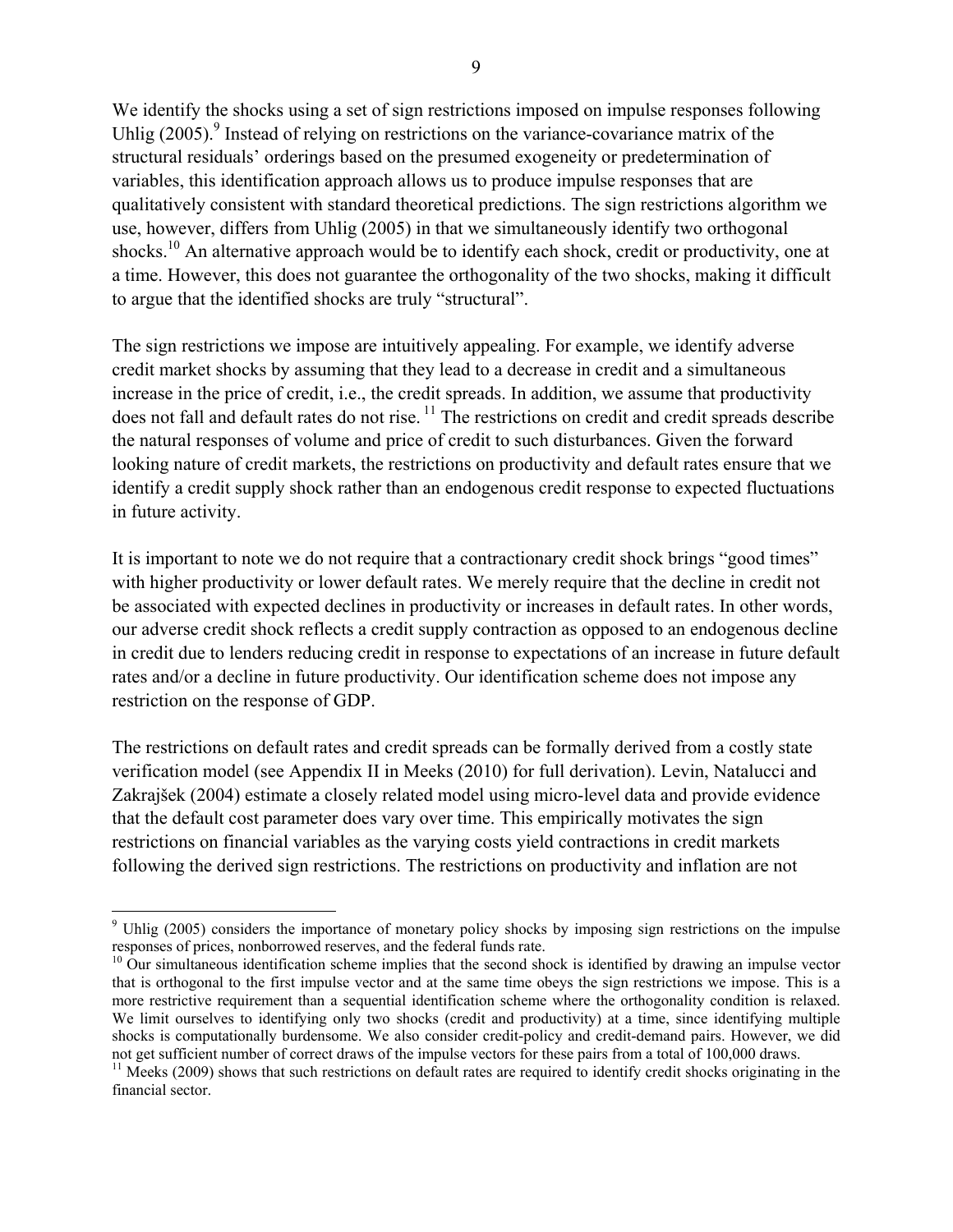needed in this identification scheme and in fact our results are even stronger without this additional restriction. We add the restriction on productivity and inflation to ensure that we have not commingled two shocks in the VAR identification scheme. The restrictions on productivity simply serve to clarify that the credit contraction is one that originates on the credit side of the economy and is not a contraction related to lowered productivity. We are not implying that there is a shock that contracts the credit market and raises productivity, rather we are ensuring that the credit shock is not commingled with a productivity shock.

A second motivation for this restriction is from the DSGE model in Gilchrist et. al. (2009). In that model, any shock that affects the net-worth of borrowers (firms) is a credit demand shock. Thus, this further justifies our restrictions on the productivity shock which affects the net-worth to ensure that we are identifying a credit supply shock. Moreover, the responses of inflation are consistent with our sign restrictions on inflation in their structural model.

We identify the positive productivity shocks by assuming that they are associated with a simultaneous increase in labor productivity and in GDP, and a fall in inflation for four quarters following the shock. The latter restriction on inflation can be formally derived from a New Keynesian DSGE model, where inflation is driven by marginal cost, and positive productivity shocks lower marginal cost.

We keep the horizon for sign restrictions for both productivity and credit shocks at four quarters to maintain symmetry across the two shocks. The selection of four quarters also captures the idea that the impact of each shock lasts for at least a year.<sup>12</sup> We have conducted sensitivity exercises to check the robustness of our results to alternative identification restrictions and horizon assumptions. All of our main results are robust to these variations.

## **IV. CREDIT SHOCKS AND GLOBAL BUSINESS CYCLES**

In this section, we place the global factors in credit, GDP, inflation, interest rates, and labor productivity in our VAR model, together with U.S. credit spreads and default rates. With this model, we estimate the autoregressive dynamics among the variables we are interested in, and identify global credit and productivity shocks. We analyze the role of worldwide credit shocks in explaining global business cycles in three steps. First, we consider the impulse responses of the variables in our VARs to these shocks. Next, we study the variance of global GDP attributed to credit and productivity shocks. Third, we conduct a series of counterfactual simulations to evaluate the role of credit shocks during global recessions.

1

 $12$  The selection of horizon length closely follows Peersman and Straub (2009) who also use the same length to identify productivity shocks for the Euro area. There are some studies that keep the sign restriction horizon shorter than the one we use. For instance, Uhlig (2005) identifies monetary shocks by keeping the sign restrictions horizon at 2 quarters. In the context of credit market shocks for the U.S., Meeks (2009) identifies this shock by imposing sign restrictions on spreads for 2 quarters and those on defaults for 12 quarters.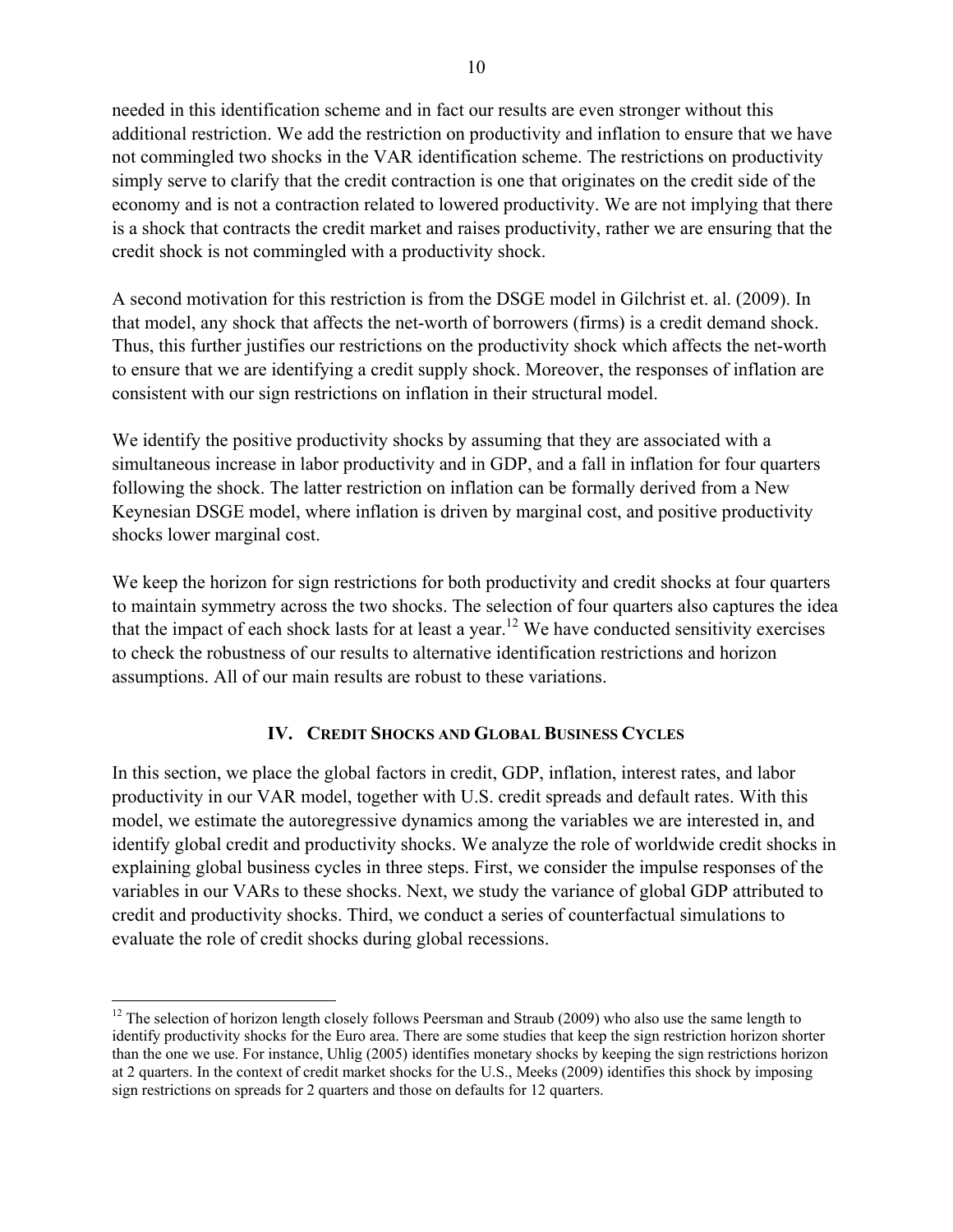#### **Impulse Responses**

Figure 2 shows the median impulse response functions to an adverse global credit shock, together with the 14 and 86 percentile responses (based on 500 draws). The shapes of these impulse response functions are broadly consistent with our expectations. A temporary adverse credit shock, by assumption, raises corporate bond spreads and reduces total credit at impact. Global productivity increases at impact, but declines gradually over time. Although global activity rises in tandem with the temporary increase in productivity, it starts contracting after the third quarter possibly because of the adverse impact of the limited availability and higher price of credit on aggregate demand. In particular, the global GDP factor declines steadily over the 12 quarter horizon suggesting that credit shocks can have long lasting effects on activity. However, the response of global GDP factor to credit market shocks is not statistically significant.

Short-term interest rates increase on impact but fall subsequently, presumably reflecting monetary easing in response to the eventual decline in economic activity following the unexpected tightening in credit markets. Since real GDP and inflation increase on impact, we are not capturing monetary policy-induced credit supply shocks with our identification assumption. While we expect the contraction and higher price of credit to put downward pressure on prices, the impulse response of inflation to our credit "supply" shock suggests otherwise, probably because of the initial increase in productivity and global activity. A credit shock that is identified without restrictions on productivity implies a decline in global GDP and inflation, but such a credit shock likely combines both demand and supply elements.<sup>13</sup>

As in the case of credit shocks, the impulses to productivity shocks that have not been restricted for identification purposes generally have the expected patterns.<sup>14</sup> However, they are not statistically significant except for the initial four quarters imposed for identification. The credit channel appears to play the expected role in the transmission of productivity shocks. Specifically, credit volume increases while the costs of credit (spreads) and defaults decrease, as one would expect given that firms net worth and investment rise with productivity improvements. We also analyze the robustness of our results with respect to different identification schemes. Specifically, we identify credit shocks by selecting only impulse responses with either a positive credit spread response or a negative credit growth response. In addition, we consider versions where we eliminate the joint restrictions on default rates, productivity and orthogonality. The results are qualitatively similar to those obtained with our baseline identification scheme.

 $\overline{a}$ 

 $13$  We present these findings in Figure A1 in Appendix II.

<sup>&</sup>lt;sup>14</sup> We present the responses to the global productivity shocks in Figure A2 in Appendix II. The results of additional sensitivity exercises are available from the authors upon request.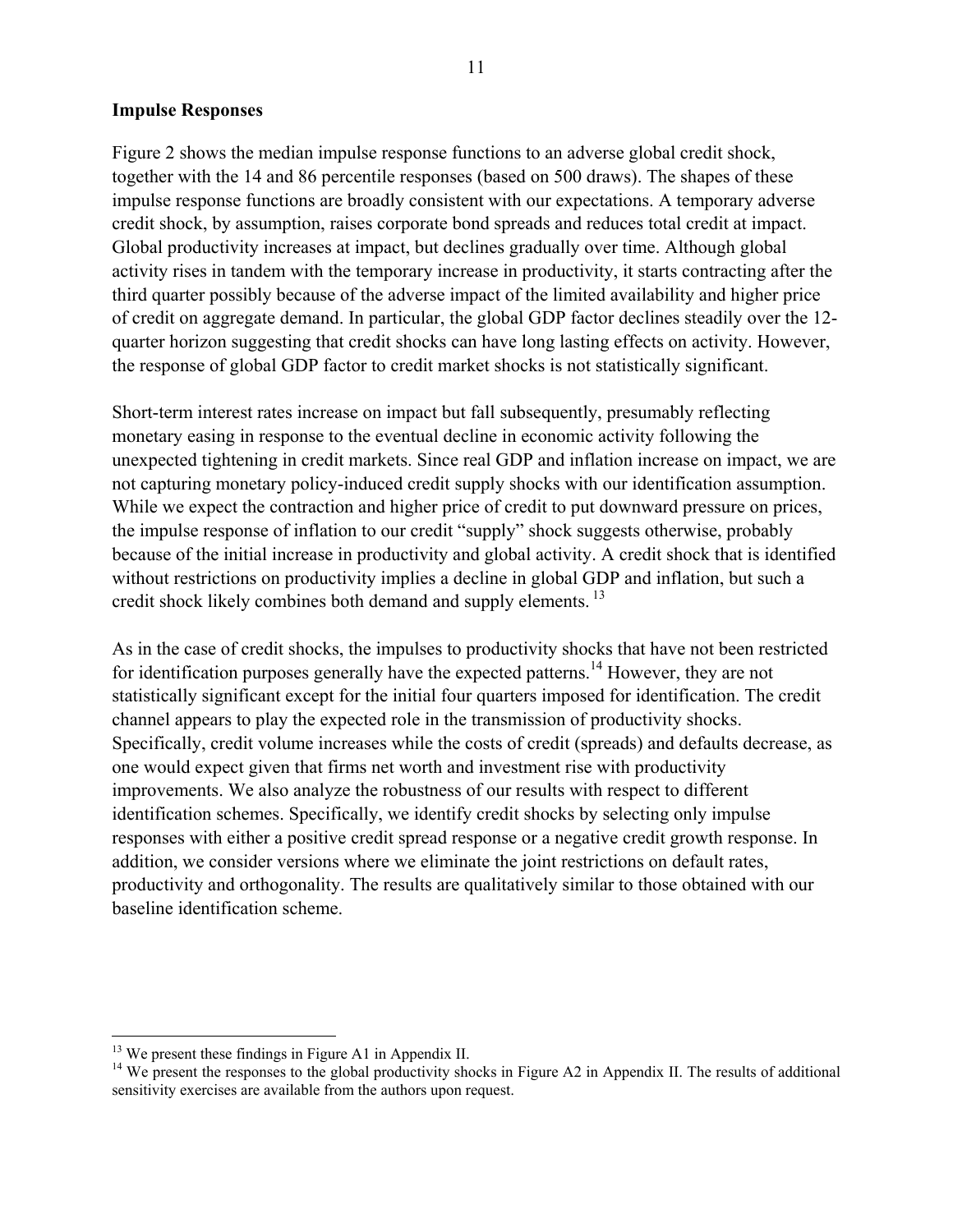## **Variance Decompositions**

The insignificance of responses of global real variables to credit shocks does not necessarily imply that these shocks are not important. In fact, our variance decompositions suggest that measured by their contribution to fluctuations to the global GDP factor, credit shocks are as important as productivity shocks. We report our findings in panel A of Table 1. Although the reported variance decompositions are based on a set of orthogonal shocks, they will not necessarily add up to 100 percent since there are other potential unidentified shocks that will make up the rest of the variance.

The credit shock, for example, accounts for roughly 11 percent of the 12-quarter ahead forecast error variance of the global GDP factor. Productivity shocks, on the other hand, account for approximately 12 percent of the total forecast error variance of the global GDP factor. Thus, our decompositions suggest that credit shocks account for about as large a share of fluctuations on their own as the standard productivity shocks. $15$ 

In addition to global GDP, credit shocks play an important role in explaining the variance of other variables. For example, they explain almost 10 percent of the variance of global productivity and around 11 percent of the variations in inflation and interest rates. These shares are close to those obtained for the productivity shocks. We have so far focused on the importance of credit shocks over the period 1988-2009. We now turn to a different question and consider the role of these shocks in explaining the path of global GDP during global recessions.

## **Credit Shocks during Global Recessions**

 $\overline{a}$ 

How important are global credit shocks during episodes of global recessions? This is an obvious question to ask given that the latest episode is a global event associated with disruptions in international credit markets. We also consider the roles played by credit shocks during the global recession of 1990–91. These two episodes of global recessions correspond to declines in world real GDP per capita.<sup>16</sup> While the Great Recession of 2007–09 is associated mainly with financial sector problems, the previous global recession reflects a host of issues in various corners of the world: difficulties in the U.S. saving and loan industry, banking crises in several Scandinavian economies, adverse effects of an exchange rate crisis on a large number of European countries, and challenges faced by the east European transition economies.

To gauge the role of credit shocks during these episodes, we perform a number of counterfactual exercises. Each of these exercises represents simulations where the structural shock of interest is set to zero over the relevant period. In the case of the latest episode, for example, the

<sup>&</sup>lt;sup>15</sup> In Figure A5 of Appendix II, we provide the posterior coverage intervals for the variance decompositions. The estimates we report here are fairly precise and support our headline conclusion about the importance of productivity and credit market shocks.

<sup>&</sup>lt;sup>16</sup> Our definition of global recessions follows Kose, Loungani, and Terrones (2010). In particular, they identify four troughs in global economic activity over the past 50 years—1975, 1982, 1991, and 2009.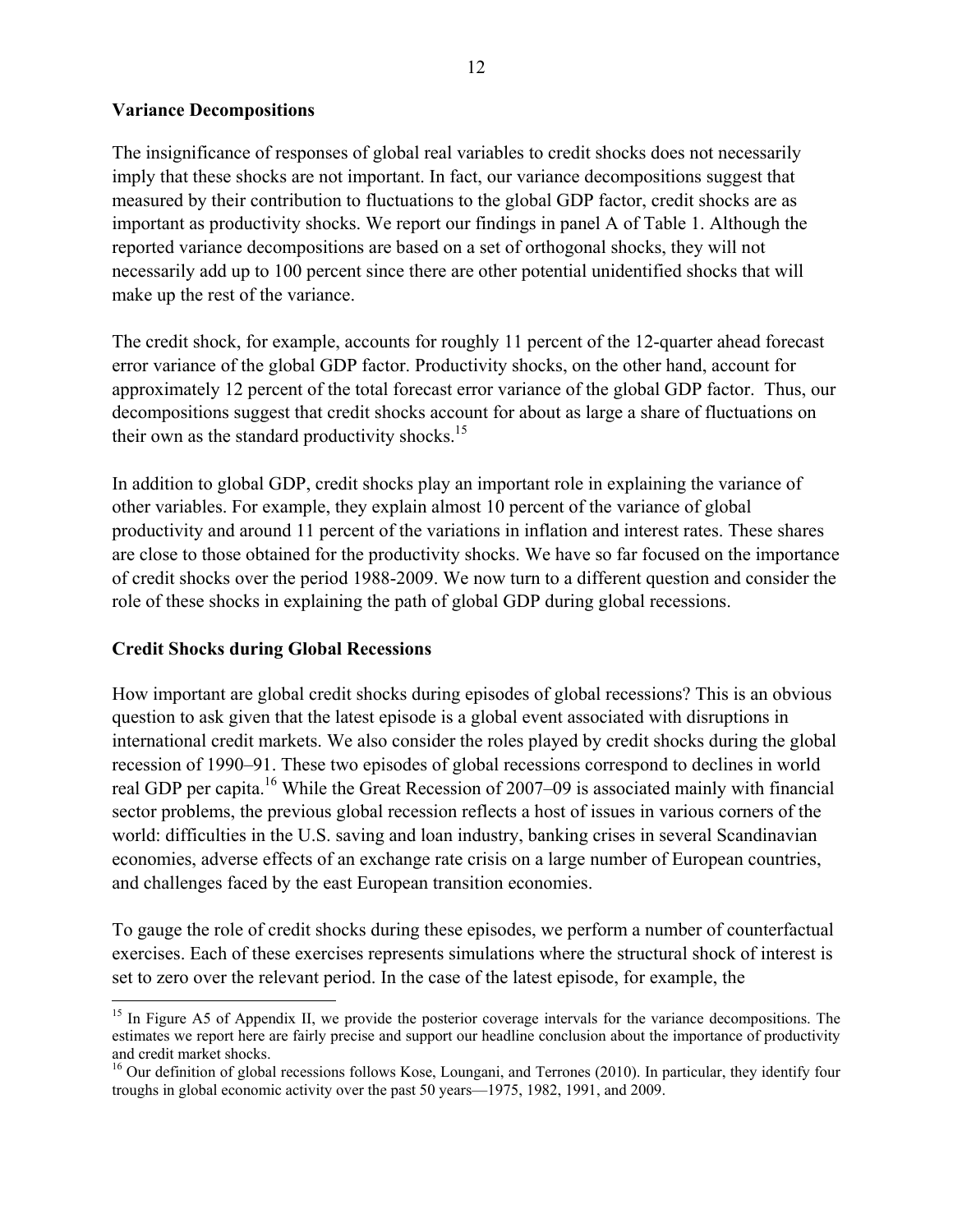counterfactual credit shock simulation shows how the global GDP factor would have evolved without the adverse "credit supply event" that has been the hallmark of the Great Recession. It is important to recognize that while the credit supply shock is set to zero in this exercise, the volume of credit can still contract in response to other shocks. So, the credit channel is still in operation, but credit supply shocks, per se, are not the source of the downturn in the counterfactual simulation.

The left graph of panel A in Figure 3 compares the results of counterfactual simulation for the global GDP factor during the Great Recession episode. Specifically, it shows the differences between the actual cumulative change in the demeaned global GDP factor and the cumulative changes in the simulated values in the absence of the global credit shock during 2007:3–2009:4. The impact of the global credit shock has obviously intensified as the recession turned into a global event, spreading from the U.S. to other advanced countries. For example, without the credit shock, the global recession would have been about 10 percent milder, given the difference between actual and simulated cumulative growth in 2009:3.

The estimated impact of credit shocks in this counterfactual exercise is clearly significant while they did not appear to matter in the IRFs of Figure 2. The two results can be reconciled by noting that the IRFs in Figure 2 are the estimated impact of credit shocks over the whole sample and hence are unconditional moments. The counterfactual exercise is conditional on one subsample of the data. This highlights a main message of our paper: credit shocks do not matter in general but in certain extreme periods they can matter a lot.

The left graph of panel B in Figure 3 compares the contributions of credit and productivity shocks to the cumulative global GDP growth based on the counterfactual simulations. Credit shocks on their own accounted for a larger share of the cumulative decline in the global GDP factor than productivity shocks. We interpret this result as evidence for the important role of global credit shocks in the latest episode.<sup>17</sup>

Counterfactual simulations for the 1990–91 global recession suggests, however, that credit shocks played a less important role than they did in the 2007-2009 period (the right graphs of panels A and B in Figure 3). This finding is intuitively appealing. Unlike the 2007–09 episode, where difficulties in international credit markets were a critical driving force, the 1990–91 global recession had a number of different sources. As we show in the next section, the impact of a U.S. credit shock on U.S. activity is quite sizeable during the 1990–91 recession, which is not surprising given that U.S. credit markets went through a prolonged period of contraction.

 $\overline{a}$  $17$  The results of counterfactual exercises above are qualitatively robust to alternative definitions of credit shocks. In particular, when we drop the joint restrictions on default rates, productivity and orthogonality in various combinations, the importance of credit shocks during the Great Recession holds in general and sometimes becomes a bit stronger. These results are available from the authors upon request.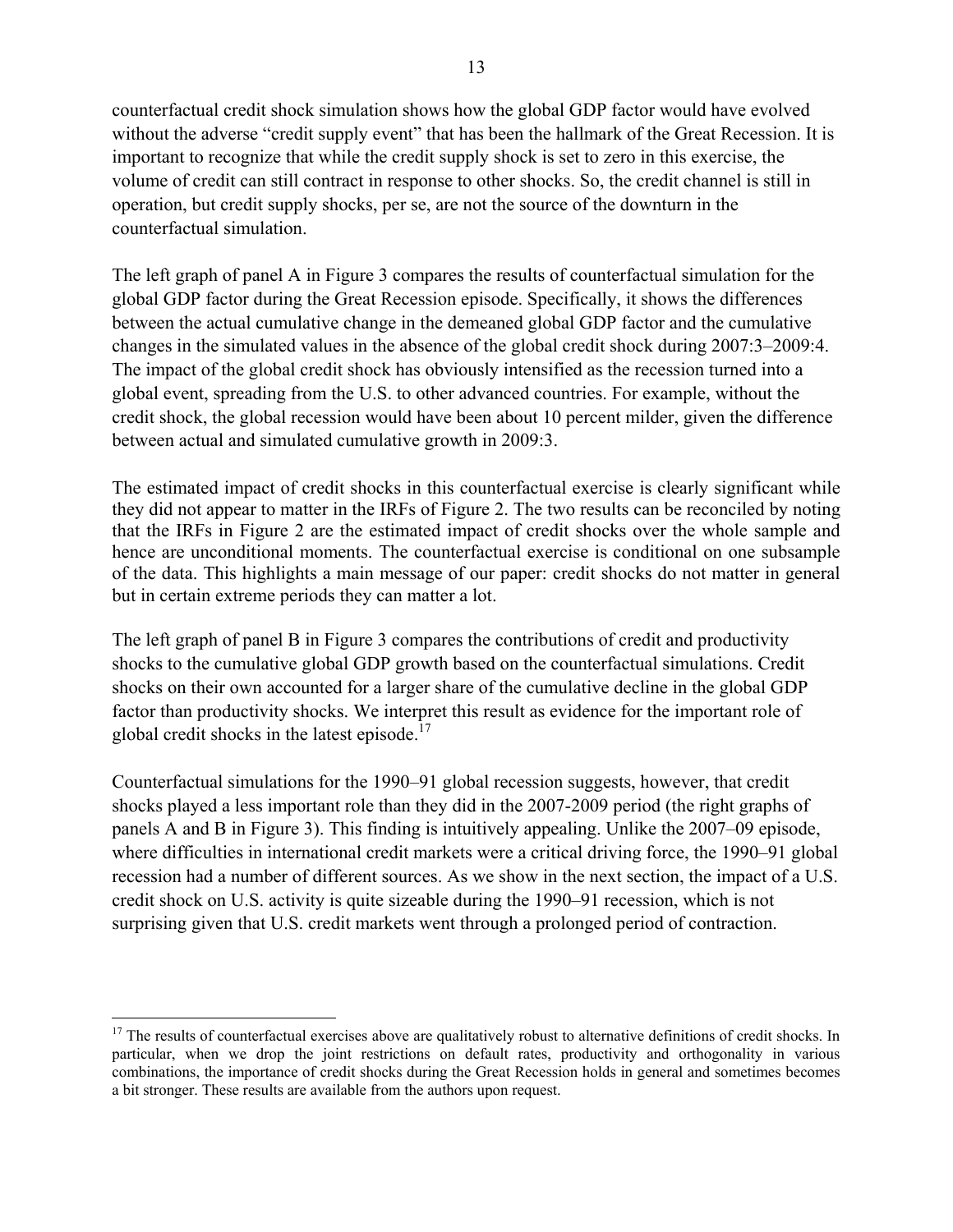Moreover, the extent of real sector synchronization is also much greater in the most recent episode.18

The conclusions we draw from the analysis in this section is that credit shocks matter for the global economy, albeit to varying degrees. Their effects may not generally be large, but global credit shocks have played an important role in some episodes, notably in the latest global recession. Such ambiguities in the effects of credit shocks are not new. Other studies analyzing the relationship between financial conditions and future economic activity and inflation at the country level also often report weak and unstable predictive power.<sup>19</sup> One notable exception is that of Gilchrist, Yankov and Zakrajšek (2009) who argue that the predictive power of credit spreads for economic activity increases substantially, especially at longer horizons, when the measure of credit spreads is derived from securities issued by intermediate-risk rather than highrisk firms.

### **V. THE GLOBAL TRANSMISSION OF U.S. CREDIT SHOCKS**

We have so far considered the role played by global credit shocks in explaining global GDP. There is much to be said about rapidly increasing international financial linkages, which have led to the speedy transmission of domestic credit shocks to other economies. National and global credit shocks may thus have partly become indistinguishable. Nevertheless, in view of the key role of the U.S. financial system in global financial markets and the large size of the U.S. economy, a key question is whether credit shocks that originate in the U.S. have international repercussions. In this section, we examine this question by analyzing a set of FAVAR models with U.S. variables along with the global GDP factor estimated earlier. As in the previous section, we consider the role of U.S. credit shocks by first studying impulse responses, then variance decompositions, and finally global recession episodes.

The impulse response functions to a U.S. credit shock are shown in Figure 4. The shapes of the median responses are broadly similar to those from the VAR in the previous section. However, the impact effects of a 1 standard deviation credit shock on several of the variables are more modest in the US FAVAR model. A major feature of the effects of a U.S. credit shock is that it has noticeable international repercussions. In fact, while the impact response on U.S. GDP is positive, not surprising given our identifying restrictions on productivity, the global GDP factor

 $\overline{a}$ 

<sup>&</sup>lt;sup>18</sup> Imbs (2010), using monthly data on industrial production, concludes that the degree of cross-country business cycle correlations during the latest crisis was the highest in three decades.

There is a large literature analyzing the predictive power of financial variables for future activity. However, the predictive value of these financial variables, including asset prices, generally is limited (see Stock and Watson (2003)). A number of studies discuss the predictive value of interest rates for output fluctuations and the timing of recessions and recoveries (see Wheelock and Wohar, 2009).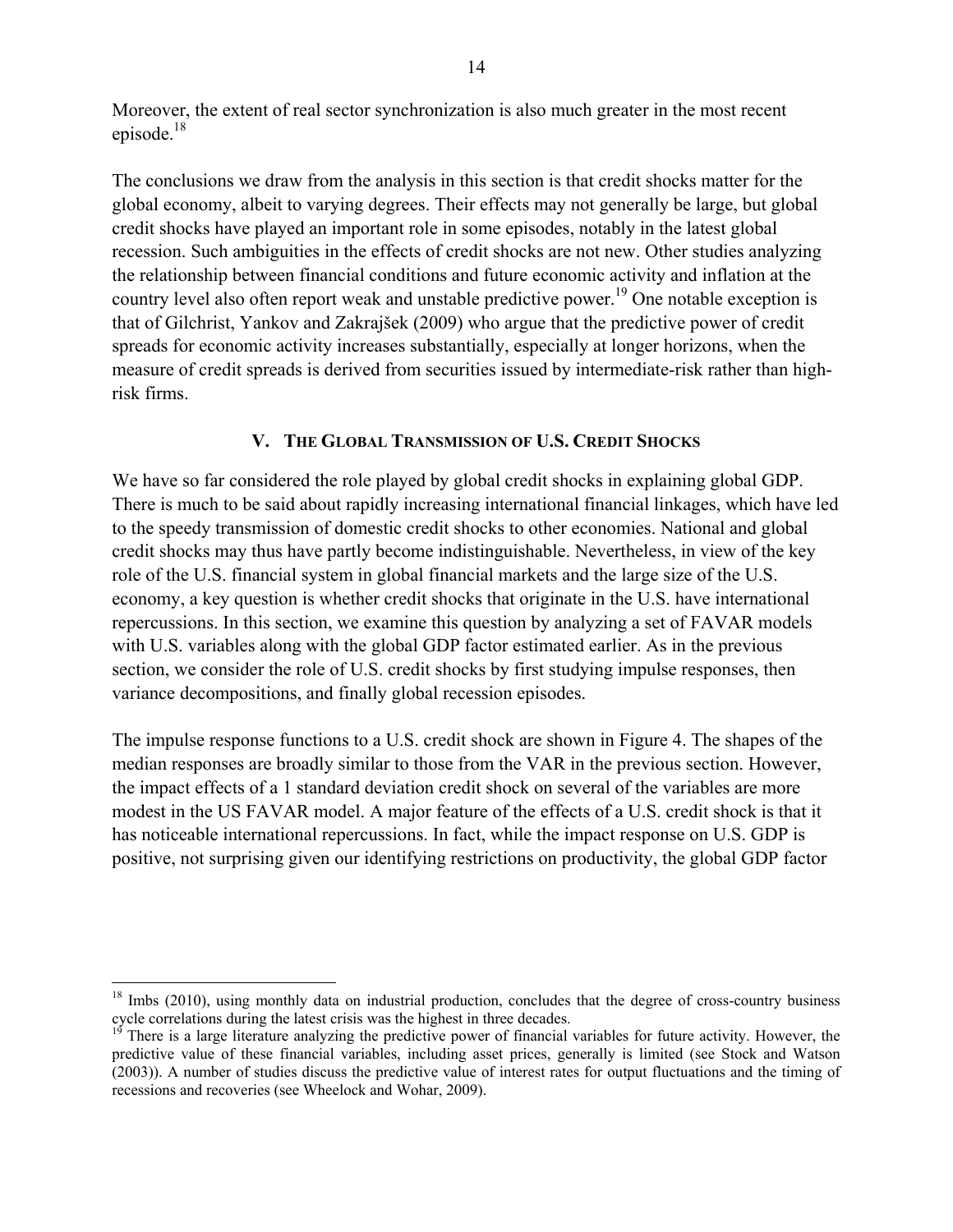declines on impact. That said, these transmission effects generally are not statistically significant.<sup>20</sup>

Table 1 (panel B) presents the variance decompositions. U.S. credit shocks play an important role in explaining the variance of domestic macroeconomic aggregates. For example, they account for 9 percent of fluctuations in the U.S. GDP (based on the 12-quarter ahead forecast error variance). Our estimate of the fraction of variance of the U.S. GDP due to a credit shock is consistent with the findings by Meeks  $(2009)^{21}$  More interestingly, the U.S. credit shocks account for 11 percent of the variance of global GDP, confirming the important role played by disturbances in the U.S. credit markets in explaining global business cycles. Productivity shocks account for roughly 12 percent of the variation in both the U.S. GDP and the global GDP factor. This corroborates our earlier finding that credit shocks are as important as standard productivity shocks in driving business cycles.

How important are U.S. credit shocks during global recessions? To answer this question, we conduct a set of counterfactual simulations, as in the previous section. The results are summarized in Panels A of Figures 5 and 6, which show the differences between the actual cumulative change in the demeaned U.S. GDP (global GDP factor) and the cumulative changes in the simulated values of the same variables in the absence of the U.S. credit shock during the two global recession episodes. Panel B in Figures 5 and 6 display the differences between the actual and counterfactual simulations for the two shocks.

Two findings stand out. First, credit shocks originating in the U.S. account for a larger difference in the cumulative change for the global GDP factor under the counterfactual simulations than U.S. productivity shocks. In the case of the U.S. GDP, domestic credit shocks are about as important as productivity shocks in the early stages of the latest global recession. Nevertheless, U.S. credit shocks appear to play a sizeable role in the 1990–91 recession. As in the case of the counterfactual exercise for global credit shocks, these results are stronger especially when restrictions on default rates are relaxed.

Second, the 1991 downturn in the U.S. clearly is associated with adverse disturbances in the U.S. credit markets and to a lesser extent abroad.<sup>22</sup> Our results suggest that the U.S.-specific credit disturbances transmit to global activity as evidenced by the largest difference accounted by the U.S. credit market shocks in driving global GDP, especially in the later stages of the 1991 global recession. In contrast, our earlier counterfactual simulations with the VAR suggest that global

1

 $20$  As in the case of the earlier VAR, we also identify an alternative credit shock and U.S. productivity shocks using the schemes described in section II. The impulse responses to these shocks are presented in Figures A3 and A4 in Appendix II. The findings are broadly consistent with the ones from the VAR estimated with global factors.

 $21^{\circ}$  Since the variance decompositions based on shocks, which are identified with sign restrictions, are generally different from those based on the standard recursive decompositions, we restrict the comparison of our results against those studies utilizing sign restrictions only (see Meeks (2009) for a similar point).<br><sup>22</sup> For a discussion about disruptions in U.S. credit markets in the late 1980s and early 1990s, see Reinhart and

Rogoff (2009) and Salido and Nelson (2010).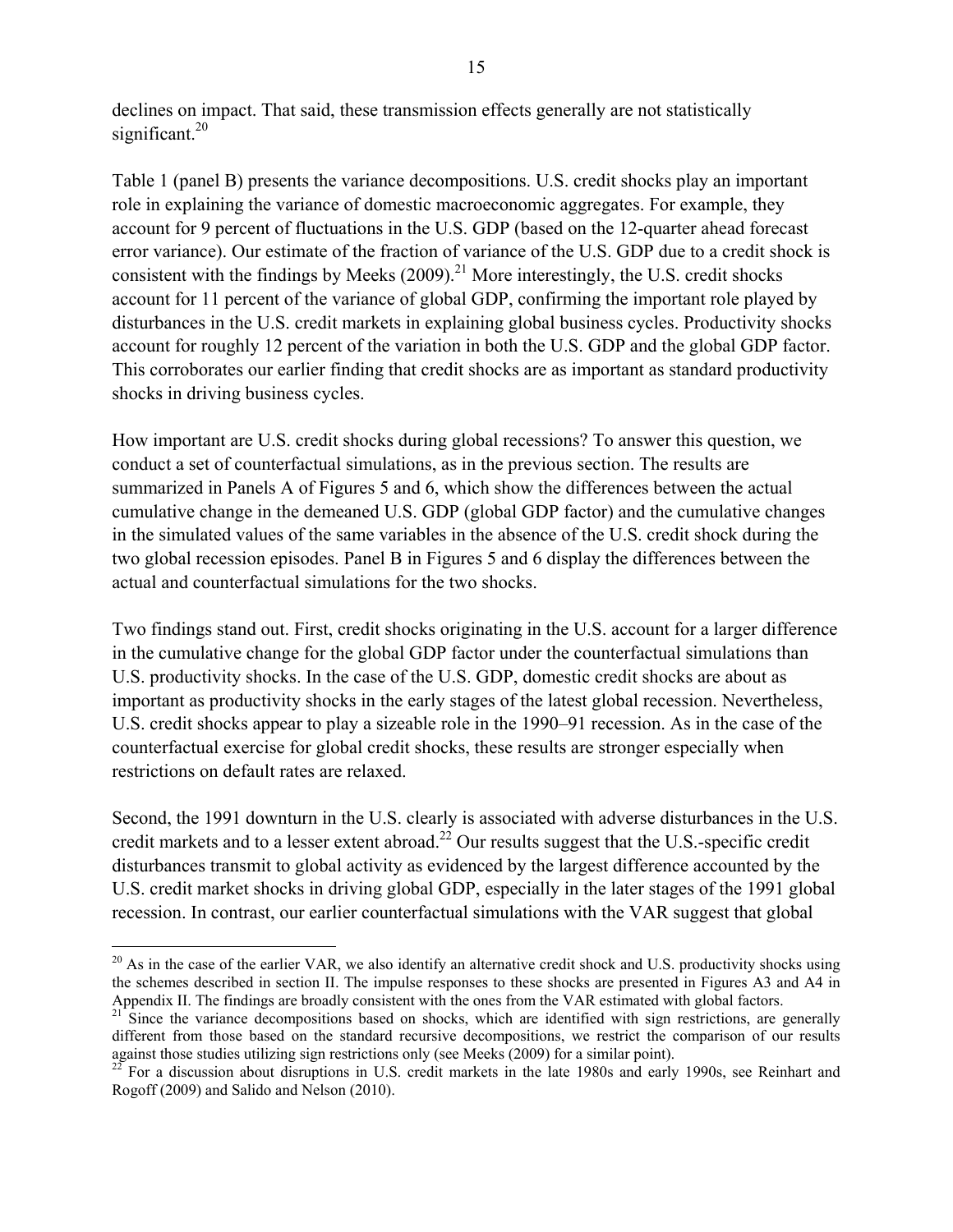credit shocks generally do not account for the largest differences between actual and counterfactual global GDP in the 1991 episode. Together, these findings suggest that the main credit shock during this episode was a disturbance in the U.S. credit markets and that the strong global repercussions do not necessarily arise primarily because of transmission through financial channels.

The important role played by credit market disturbances in explaining the severity of certain recessions is also reported by some recent studies. For example, Perri and Quadrini (2010) argue that credit shocks are more relevant than productivity shocks in explaining the Great Recession, especially its global dimension. Using a DSGE model, they show that in a financially integrated world, credit shocks originating in one country (the U.S. in our case) can result in highly synchronized global business cycles― a distinctive feature of the latest episode. On the other hand, productivity shocks must be highly synchronized across countries to produce globally synchronized cycles. Mian and Sufi (2010), using detailed microeconomic data, document that the dramatic expansion and collapse of mortgage lending that is at the heart of the Great Recession align well with a credit supply explanation rather than one based on productivity driven credit demand. In related research, Claessens, Kose, and Terrones (2009, 2010) analyze the interactions between recessions and disruptions in credit and asset markets using a large cross-country sample of business and financial cycles. Their findings also suggest that when recessions coincide with substantial declines in credit, they tend to become deeper.

## **VI. CONCLUSION**

The latest financial crisis has been a bitter reminder of the important role of credit markets in macroeconomic fluctuations. Although there has been a large research program analyzing how gyrations in credit markets translate into fluctuations in the real sector at the country level, the global dimensions of credit market shocks have not yet been studied. Our paper aims to provide a perspective about the linkages between credit markets and global business cycles using a simple framework. In particular, we analyze the importance of credit market shocks for the G-7 countries using a series of VAR models.

We start with a set of impulse responses to get a grasp of the dynamic reactions to disturbances in credit markets. We find that these disturbances do have an impact on output, but their effects on other variables are not always significant. We then conduct variance decompositions to analyze the importance of credit market shocks in driving business fluctuations. The results of this exercise suggest that these shocks are as important as productivity shocks.

We then assess the role of credit shocks during global recessions. In particular, we undertake a series of counterfactual simulations to examine the evolution of global GDP during the 1991 and 2009 global recessions. We find that credit shocks have played an important role during the latest global recession. Our simulations indicate that the impact of credit shocks during the 1991 global recession is smaller, but this is mostly due to the U.S. specific nature of the credit shock and the confluence of other factors during this episode.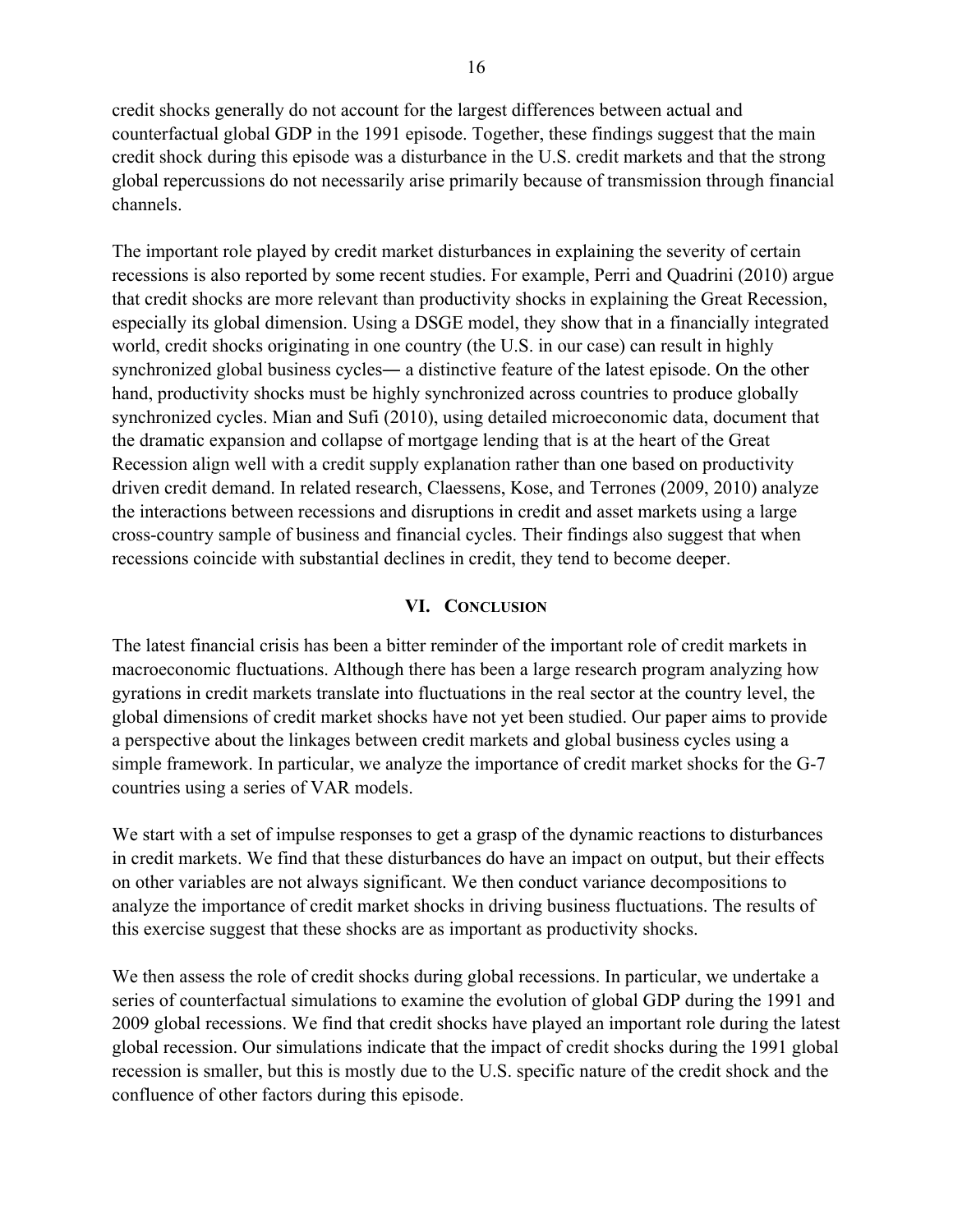We also study the global implications of credit shocks that originate in the U.S. by employing a set of FAVAR models. Our results with respect to the impulse responses and variance decompositions of these models are mostly consistent with those from the VAR models with global factors. During the latest episode, U.S. credit shocks have been influential in driving global growth dynamics. Moreover, they have played an important role in shaping the evolution of U.S. business cycles during the 1991 recession.

We plan to study the potential importance of cross-country spillovers through various financial market linkages in our future research. In addition to credit markets, it would be interesting to analyze how asset (equity and real estate) market linkages can transmit business cycles across countries. It would also be useful to examine the importance of credit market shocks originating in advanced countries for emerging market economies.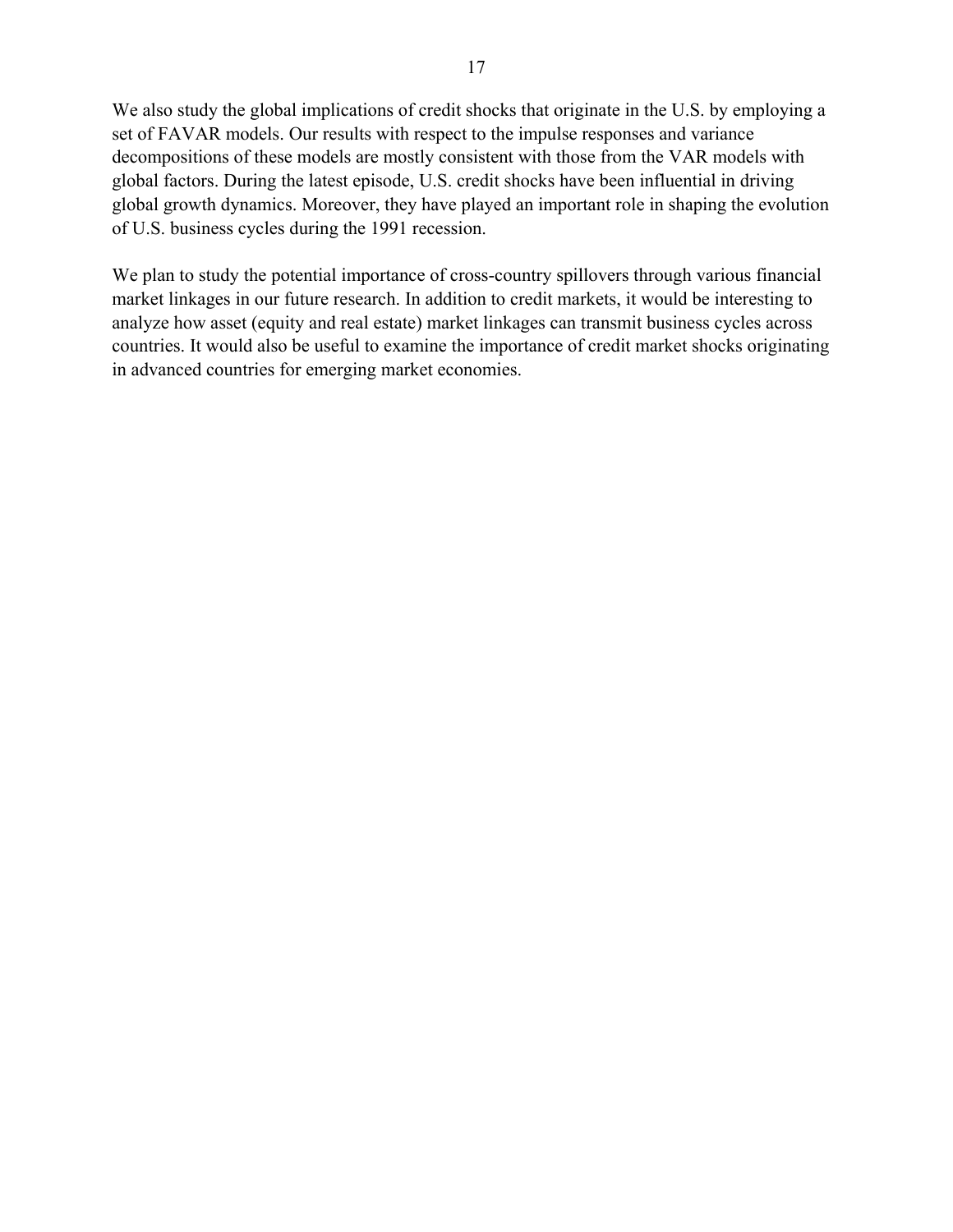#### **References**

- Adrian, Tobias, and Hyun Song Shin, 2009, "Prices and Quantities in the Monetary Policy Transmission Mechanism," *International Journal of Central Banking*, Vol.5, No.4, pp. 131– 42.
- Balke, Nathan S., 2000, "Credit and Economic Activity: Credit Regimes and Nonlinear Propagation of Shocks," *The Review of Economics and Statistics*, Vol.82, No.2, pp.344–49.
- Bernanke, Ben and Mark Gertler, 1989, "Agency Costs, Net Worth, and Business Fluctuations," *American Economic Review*, Vol. 79, pp.14–31.
- Bernanke, Ben, Jean Boivin, and Piotr S. Eliasz, 2005, "Measuring the Effects of Monetary Policy: A Factor-augmented Vector Autoregressive (FAVAR) Approach," *The Quarterly Journal of Economics*, MIT Press, Vol. 120, No.1, pp. 387–422, January.
- Bernanke, Ben, Mark Gertler, and Simon Gilchrist,1999, "The Financial Accelerator in a Quantitative Business Cycle Framework," in *Handbook of Macroeconomics*, Vol.1C, Handbooks in Economics, Vol. 15. Amsterdam: Elsevier, pp. 1341–93.
- Blanchard, Olivier, and John Simon, 2001, "The Long and Large Decline in U.S. Output Volatility," *Brookings Papers on Economic Activity*, Economic Studies Program, The Brookings Institution,Vol. 32(2001-1), pp.135–74.
- Bordo, Michael D., and Joseph G. Haubrich, 2010, "Credit crises, money and contractions: An historical view," *Journal of Monetary Economics*, Vol.57, pp.1–18.
- Borio, Claudio, Craig Furfine, and Philip Lowe, 2001, "Procyclicality of Financial Systems and Financial Stability," *BIS Papers* No.1 (Basel, Switzerland: Bank for International Settlements).
- Brunnermeier, Markus K., and Yuliy Sannikov, 2010, "A Macroeconomic Model with Financial Sector," Working Paper, Princeton University.
- Caballero, Ricardo, and Arvind Krishnamurthy, 1998, "Emerging Market Crises: An Asset Markets Perspective," Working Papers 98-18, MIT.
- Campbell, John Y., 2003, "Consumption-based asset pricing," Chapter 13 in Constantinides, G. M., Harris, M. and Stulz R. (eds.), *Handbook of the Economics of Finance*, Amsterdam: Elsevier North-Holland.
- Céspedes, Luis Felipe, Roberto Chang, and Andrés Velasco, 2004. "Balance Sheets and Exchange Rate Policy," *American Economic Review*, American Economic Association, Vol. 94, No.4, pp. 1183–93, September.
- Claessens, Stijn, M. Ayhan Kose, and Marco Terrones, 2009, "What Happens During Recessions, Crunches, and Busts?" *Economic Policy*, October, pp. 653–700.
- Claessens, Stijn, M. Ayhan Kose, and Marco Terrones, 2010, "How do Business and Financial Cycles Interact?" forthcoming IMF Working Paper.
- Cochrane, John H., 2006, "Financial Markets and the Real Economy," in John H. Cochrane, ed*., Financial Markets and the Real Economy* Volume 18 of the International Library of Critical Writings in Financial Economics, London: Edward Elgar, p.xi lxix.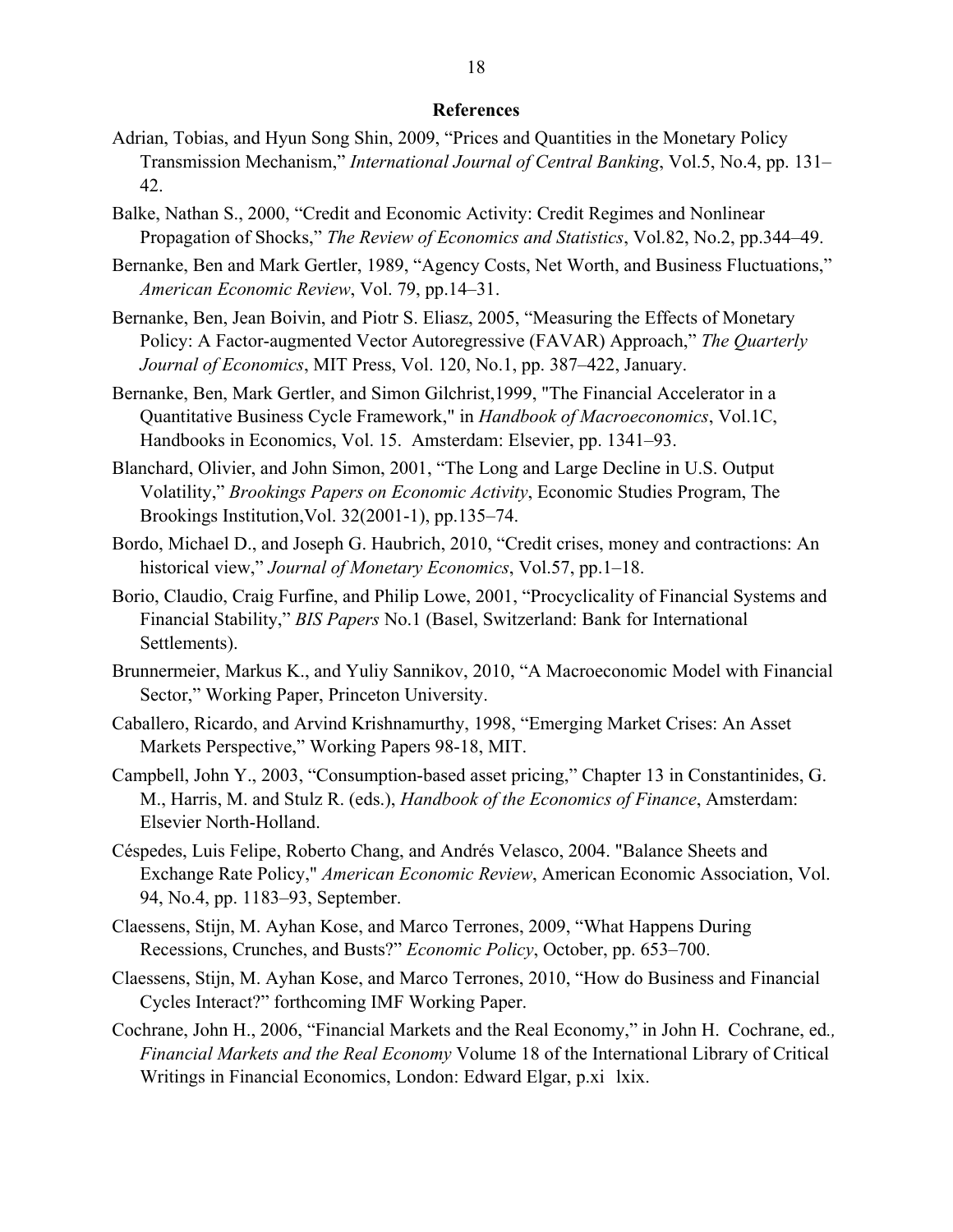- Fisher, Irving, 1933, "The Debt-Deflation Theory of Great Depressions," *Econometrica*, Vol. 1 (October), pp. 337–57.
- Geanakoplos J., 2009, "The leverage cycle," NBER Macroecon. Annu. In press.
- Gertler, Mark, 1988, "Financial Structure and Aggregate Economic Activity: An Overview," *Journal of Money, Credit and Banking*, Blackwell Publishing, Vol. 20, No. 3, pp. 559–88, August.
- Gertler, Mark, and Nohubiro Kiyotaki, 2010 "Financial Intermediation and Credit Policy in Business Cycle Analysis," Working Paper.
- Gilchrist, Simon, and Egon Zakrajšek, 2010, "Credit Spreads and Business Cycle Flactuations," unpublished, Boston University, Department of Economics.
- Gilchrist, Simon, Vladimir Yankov, and Egon Zakrajšek, 2009, "Credit Market Shocks and Economic Fluctuations: Evidence from Corporate Bond and Stock Markets," NBER Working Papers 14863.
- Gorton, Gary, 2009, "Information, Liquidity, and the (Ongoing) Panic of 2007," *American Economic Review*, Papers and Proceedings, Vol.99, No. 2, pp. 567–72.
- Imbs, Jean, 2010, "The First Global Recession in Decades," *IMF Economic Review*, forthcoming.
- Kannan, Prakash, 2010, "Credit Conditions and Recoveries from Recessions Associated with Financial Crises," IMF Working Papers 10/83, International Monetary Fund.
- Kashyap, Anil K. and Jeremy C. Stein, 2000, "What Do a Million Observations on Banks Say about the Transmission of Monetary Policy?," *American Economic Review*, 90, pp. 407–28.
- Kiyotaki, Nobuhiro, and John Moore, 1997, "Credit Cycles," *Journal of Political Economy*, Vol. 105, No. 2, pp. 211–48.
- Kose, Ayhan, M., Otrok, Christopher, and Whiteman, Charles H., 2008. "Understanding the evolution of world business cycles," *Journal of International Economics*, Vol. 75, No. 1, pp. 110–30.
- Kose, M. Ayhan, Christopher Otrok, and Charles H. Whiteman, 2003, "International Business Cycles: World, Region, and Country Specific Factors," *American Economic Review*, Vol. 93, pp. 1216–39.
- Kose, M. Ayhan, Prakash Loungani and Marco E. Terrones, 2010, "Global Recessions and Recoveries," forthcoming IMF Working Paper.
- Laeven, Luc A. and Fabian V. Valencia, 2008, "Systemic Banking Crises: A New Database," IMF Working Papers, No. 08/224.
- Levin, A F. Natalucci, E. Zakrajšek, 2004, "The Magnitude and Cyclical Behavior of Financial Market Frictions," Federal Reserve Board Working paper 2004-70.
- Lopez-Salido, David, and Edward Nelson, 2010, "Postwar Financial Crises and Economic Recoveries in the United States," Working Paper, Federal Reserve Board.
- Meeks, Roland, 2009, "Credit Market Shocks: Evidence From Corporate Spreads and Defaults," Working Paper 0906, Federal Reserve Bank of Dallas.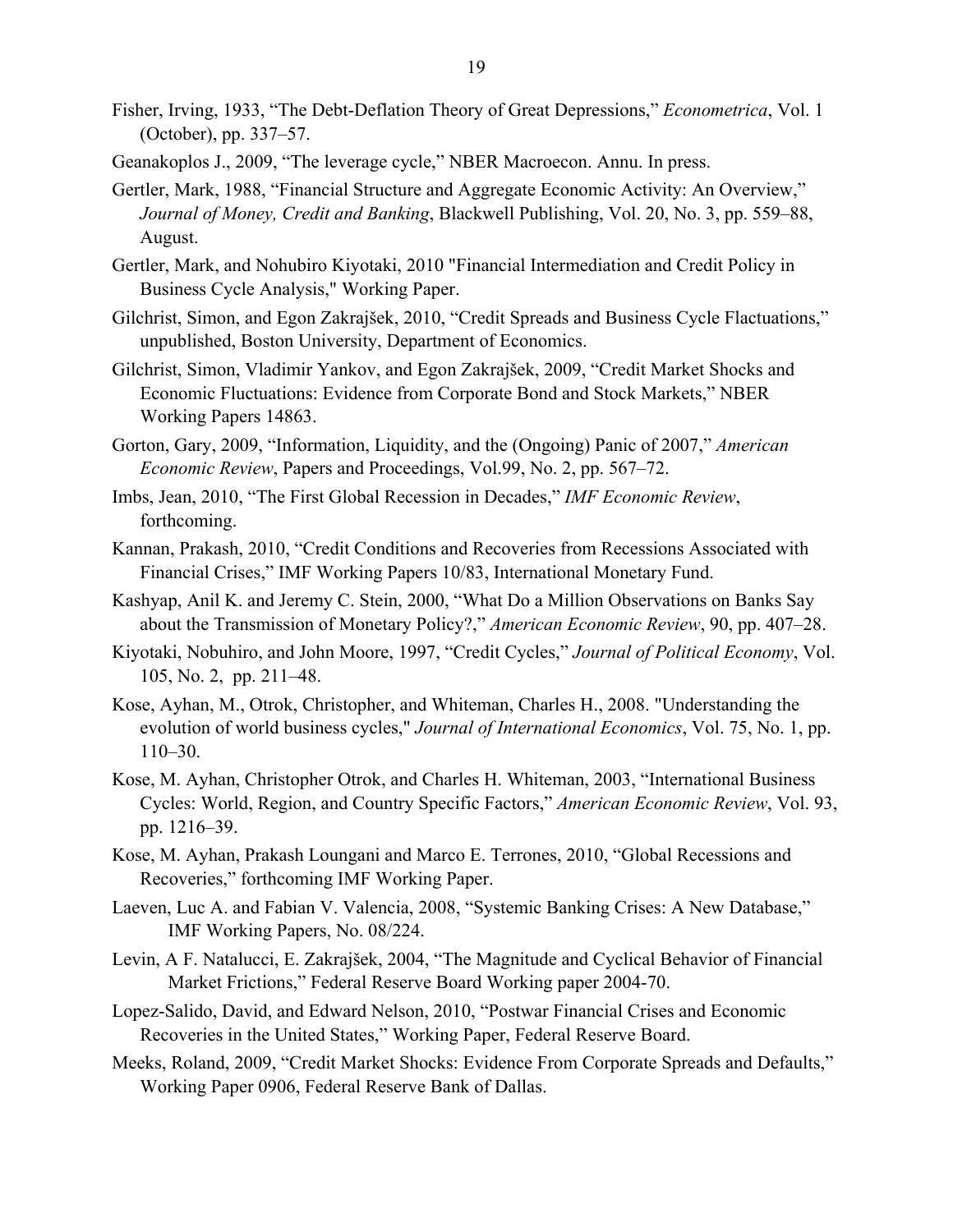- Mendoza, Enrique and Marco E. Terrones, 2008, "An Anatomy of Credit Booms: Evidence from Macro Aggregates and Micro Data," NBER Working Paper No. 14049.
- Mian, Atif R., and Amir Sufi, 2010, "The Great Recession: Lessons from Microeconomic Data," *American Economic Review: Papers & Proceedings,* Vol. 100 (May), No. 2, pp. 51–56.
- Mendoza, Enrique G., 2010, "Sudden Stops, Financial Crises and Leverage," forthcoming, *American Economic Review*.
- Modigliani, F., and M. Miller, 1958, "The Cost of Capital, Corporation Finance and the Theory of Investment," *American Economic Review*, Vol.48, No. 3, pp. 261–97.
- Peersman, Gert, and Roland Straub, 2009, "Technology Shocks And Robust Sign Restrictions In A Euro Area Svar," *International Economic Review*, Vol. 50, No. 3, pp. 727–50, 08.
- Perri, Fabrizio, and Vincenzo Quadrini, 2010, "International Recessions," Working Paper, University of Minnesota.
- Reinhart, Carmen, and Kenneth Rogoff, 2009, *This Time Is Different: Eight Centuries of Financial Folly*, Princeton University Press.
- Schneider, Martin, and Aaron Tornell, 2004, "Balance Sheet Effects, Bailout Guarantees and Financial Crises," *Review of Economic Studies*, Blackwell Publishing, Vol. 71, pp. 883–913.
- Stock, James H. , and Mark W. Watson, 2005, "Understanding Changes In International Business Cycle Dynamics," *Journal of the European Economic Association*, MIT Press, Vol. 3, No. 5, pp. 968–1006, 09.
- Stock, James H., and Mark W. Watson, 2003, "Forecasting Output and Inflation: The Role of Asset Prices," *Journal of Economic Literature*, Vol. 41, No. 3, pp. 788–829, September.
- Uhlig, Harald, 2005, "What are the effects of monetary policy on output? Results from an agnostic identification procedure," *Journal of Monetary Economics*, Elsevier, Vol. 52, No. 2, pp. 381–419, March.
- Wheelock, David C., and Mark E. Wohar, 2009, "Can the term spread predict output growth and recessions? A survey of the literature," *Review*, Federal Reserve Bank of St. Louis, issue Sep, pp. 419–40.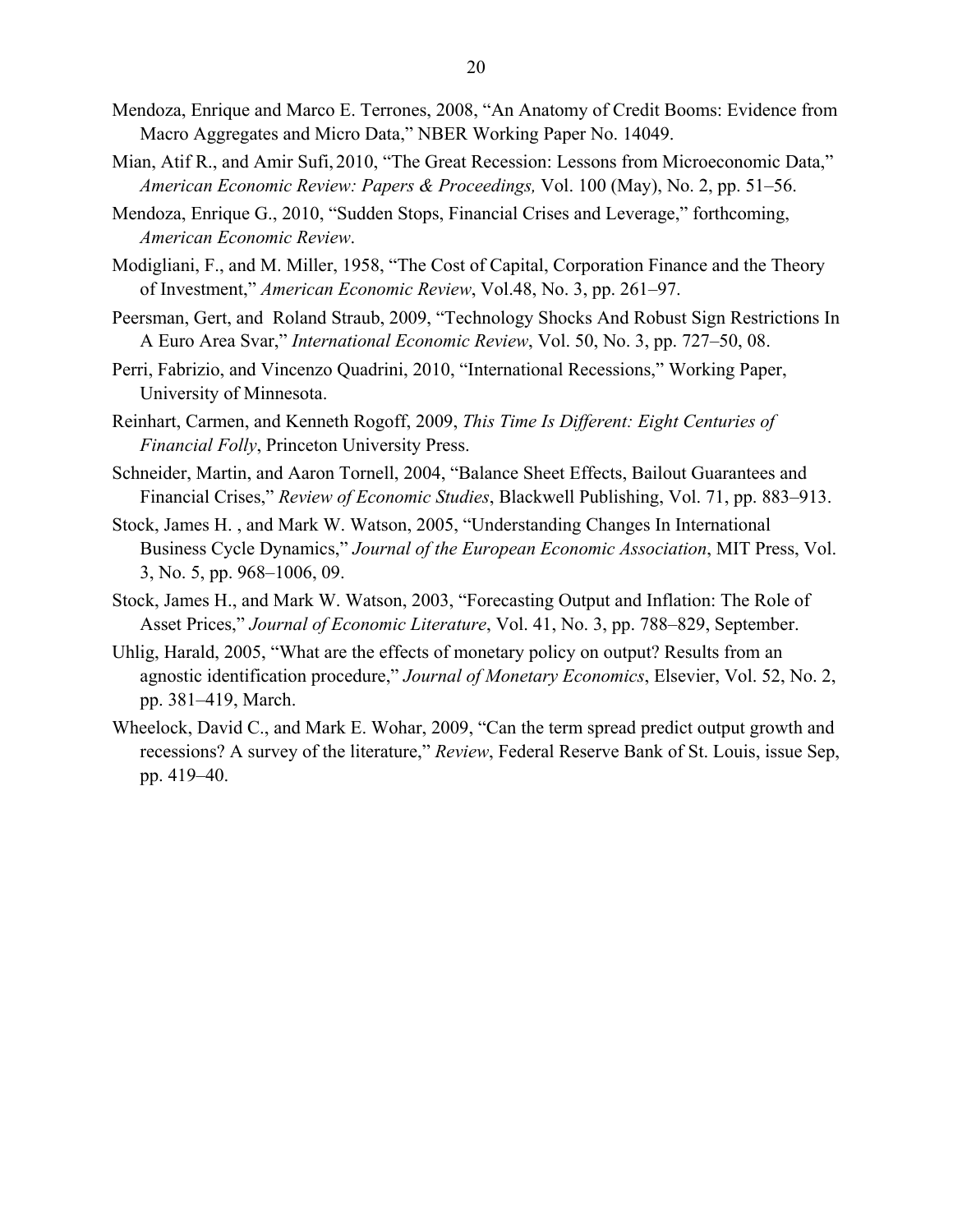

Note: The graphs show the common factors for the G-7 countries estimated using the principal component method.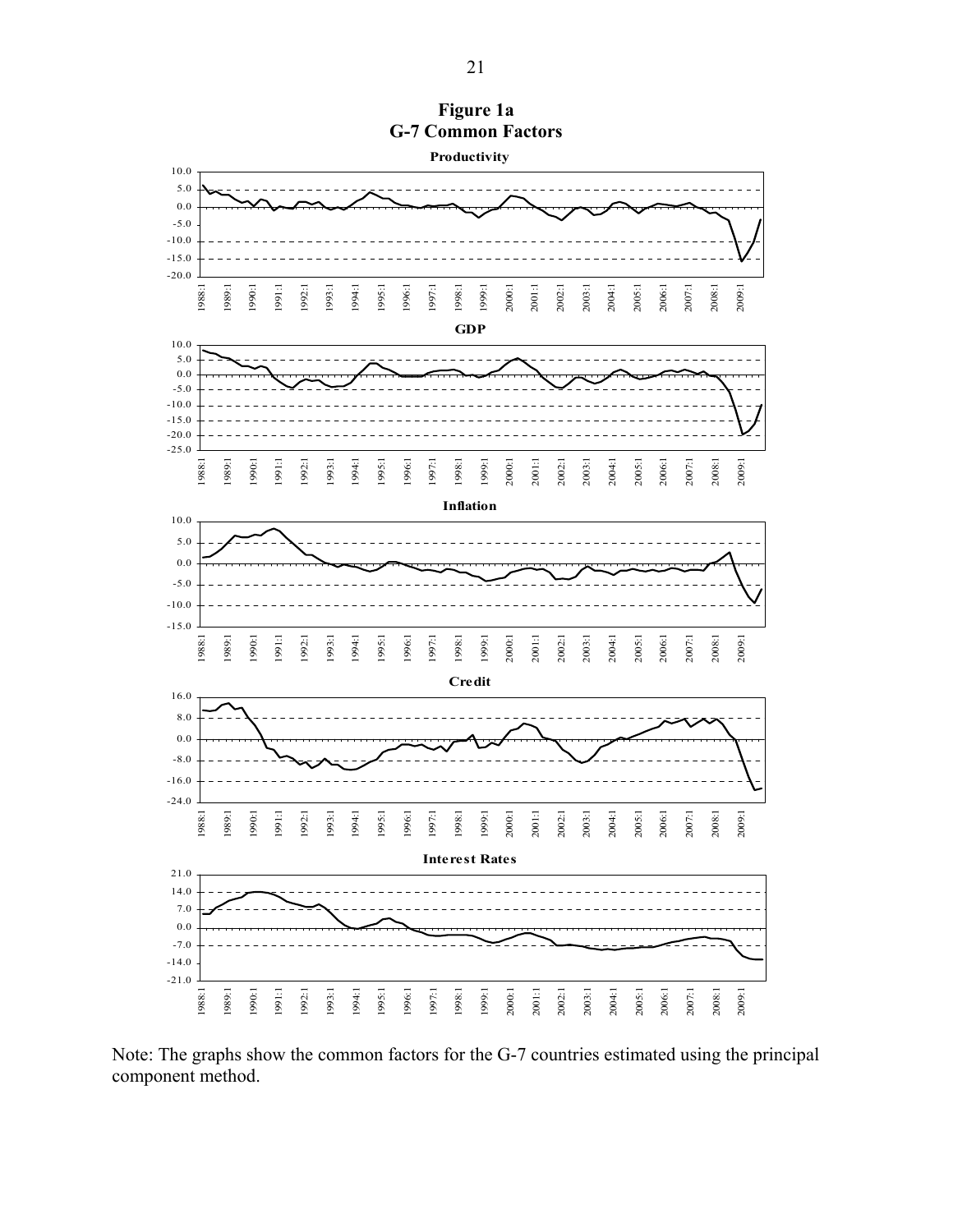**Figure 1b US Specific Credit Market Variables** 



Note: The graphs show the US corporate bond spread and the US default rates.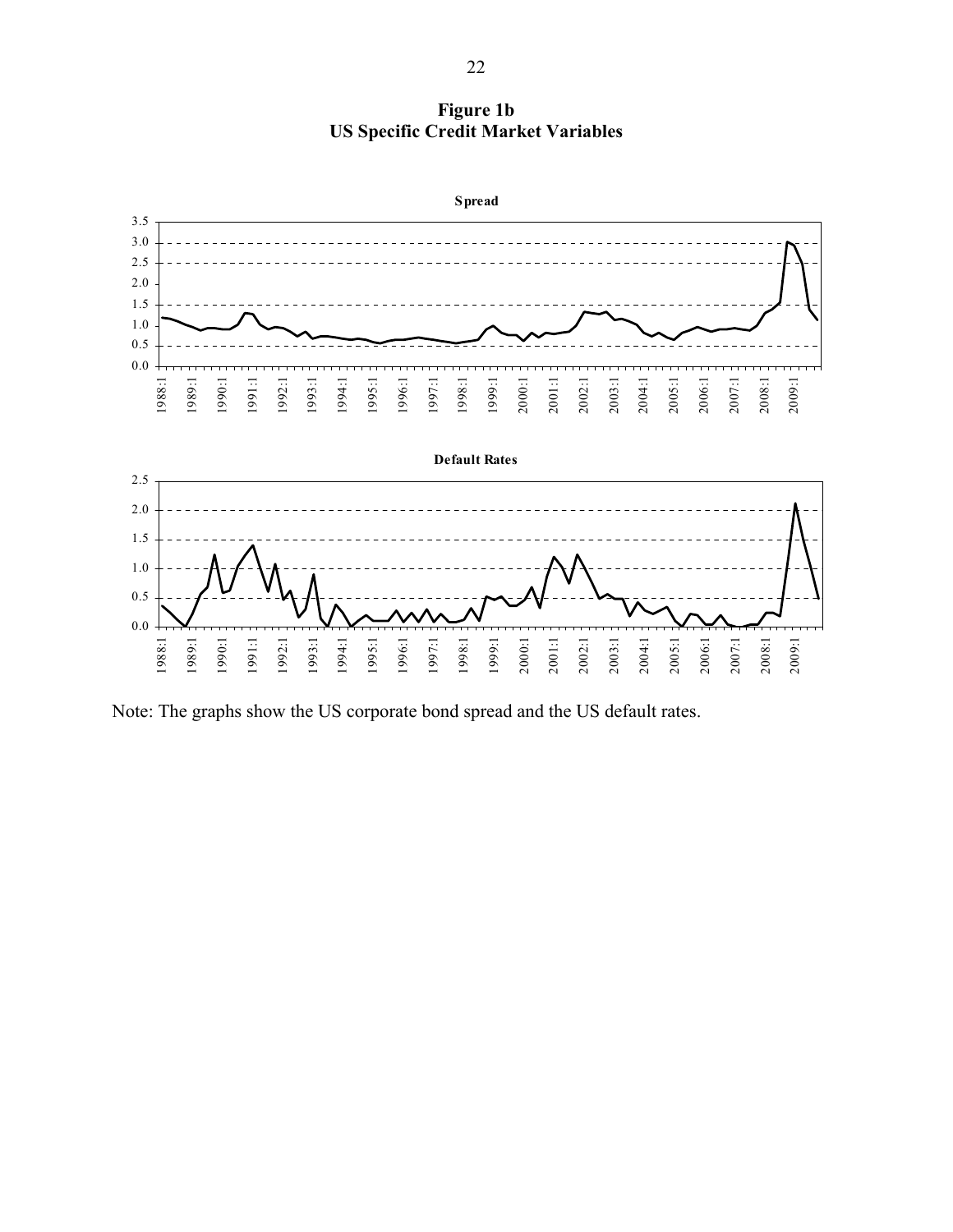**Figure 2 Impulse Responses due to a Credit Shock: VAR with Global Factors** 



Note: The graphs show the impulse responses of the G-7 factors, the US credit spread and the US default rates due to a 1 standard deviation global credit shock in the G-7 VAR model. The solid line represents the median and the dotted lines represent the  $16<sup>th</sup>$  and the  $84<sup>th</sup>$  percentiles based on 500 draws.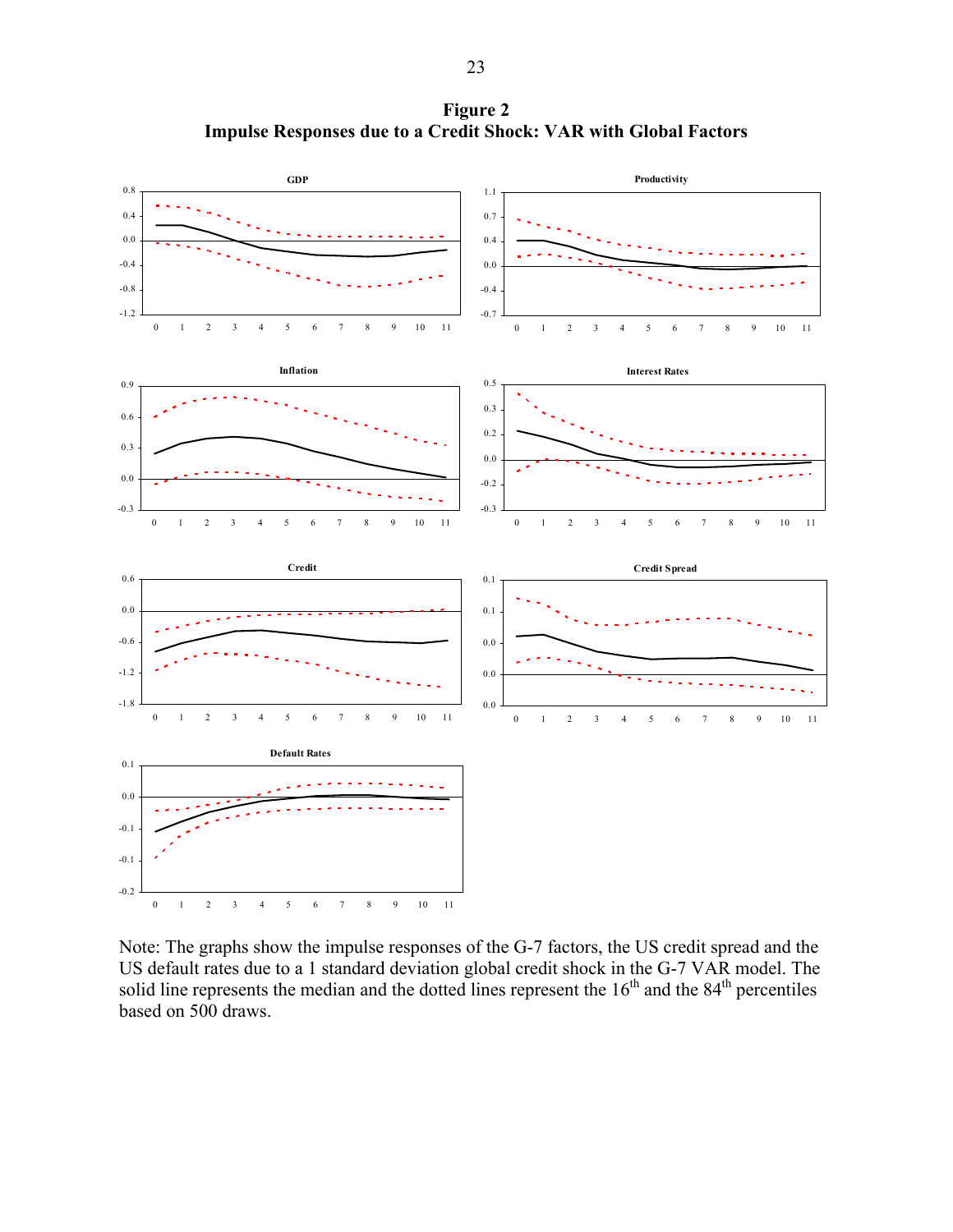

**Figure 3 A. Dynamics of Global GDP: Credit Shock** 

 $\Box$  Credit  $\Box$  Productivity

Note: Panel A shows the dynamics of cumulative four quarterly growth rates of the global GDP factor during the recessions of 2007–09 and 1990–91 respectively. The solid line represents the actual global GDP factor and the dotted line represents the counterfactual when the global credit shock is set to zero during the period considered. We perform a similar exercise for the global productivity shock. Panel B, then, shows the difference between the counterfactual and the actual global GDP factor when the respective shock is shut down during the two recessions. The bars shown on the left axis are the median differences. A positive (negative) bar at each period then captures how the decrease in the global GDP factor would have been lesser (greater) in the absence of the respective shock. The confidence bands shown on the right axis correspond to the  $16<sup>th</sup>$  and the  $84<sup>th</sup>$  percentiles.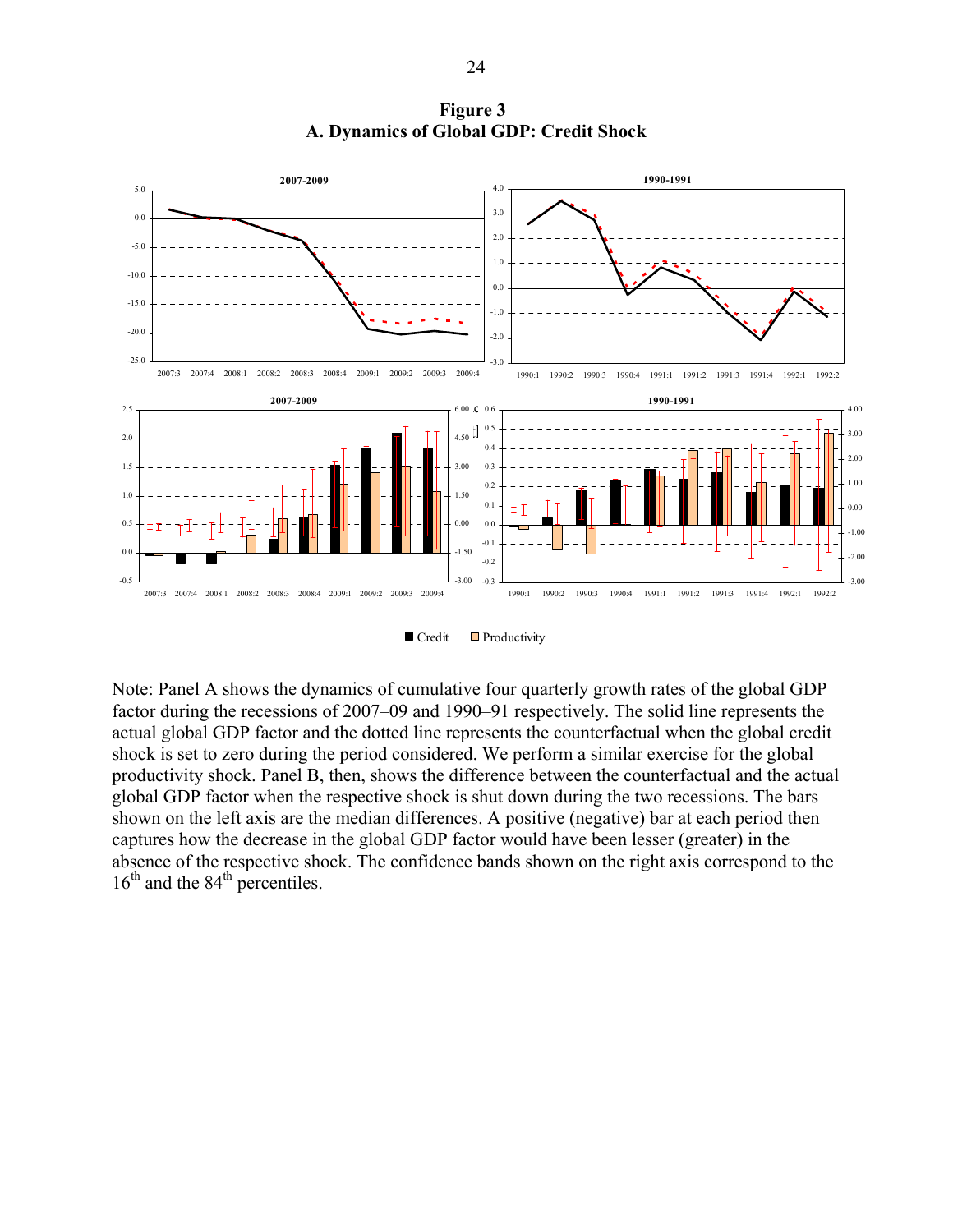**Figure 4 Impulse Responses due to a Credit Shock: US FAVAR**



Note: The graphs show the impulse responses of the US variables and the global GDP factor due to a 1 standard deviation U.S. credit shock in the US FAVAR model. The solid line represents the median and the dotted lines represent the 16<sup>th</sup> and the 84<sup>th</sup> percentiles based on 500 draws.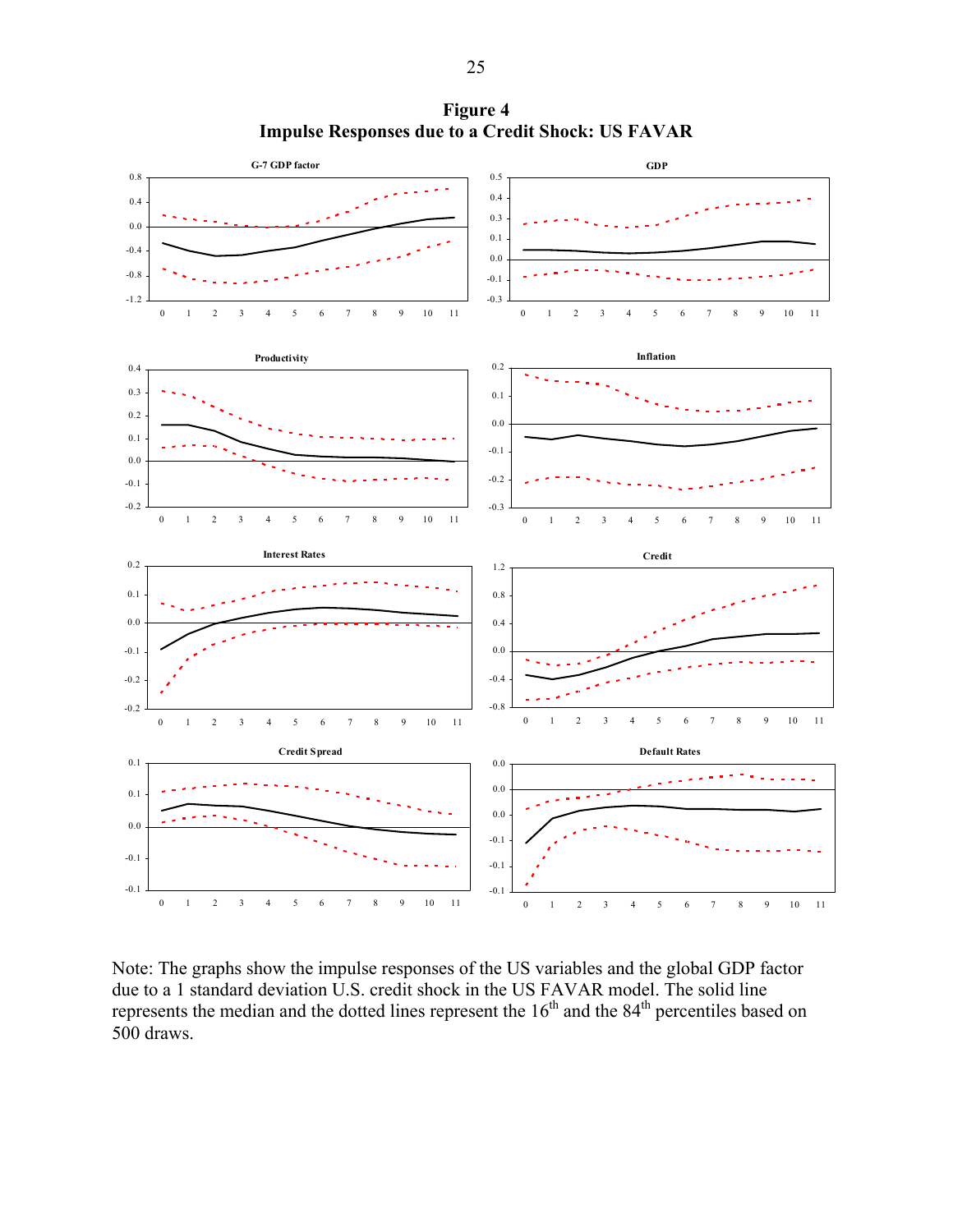**Figure 5 A. Dynamics of US GDP: Credit Shock** 



Note: Panel A shows the dynamics of cumulative four quarterly growth rates of the U.S. GDP factor during the recessions of 2007–09 and 1990–91 respectively. The solid line represents the actual U.S. GDP and the dotted line represents the counterfactual when the U.S. credit shock is set to zero during the period considered. We perform a similar exercise for the U.S. productivity shock. Panel B, then, shows the difference between the counterfactual and the actual U.S. GDP factor when the respective shock is shut down during the two recessions. The bars shown on the left axis are the median differences. A positive (negative) bar at each period then captures how the decrease in the global GDP factor would have been lesser (greater) in the absence of the respective shock. The confidence bands shown on the right axis correspond to the  $16<sup>th</sup>$  and the 84<sup>th</sup> percentiles.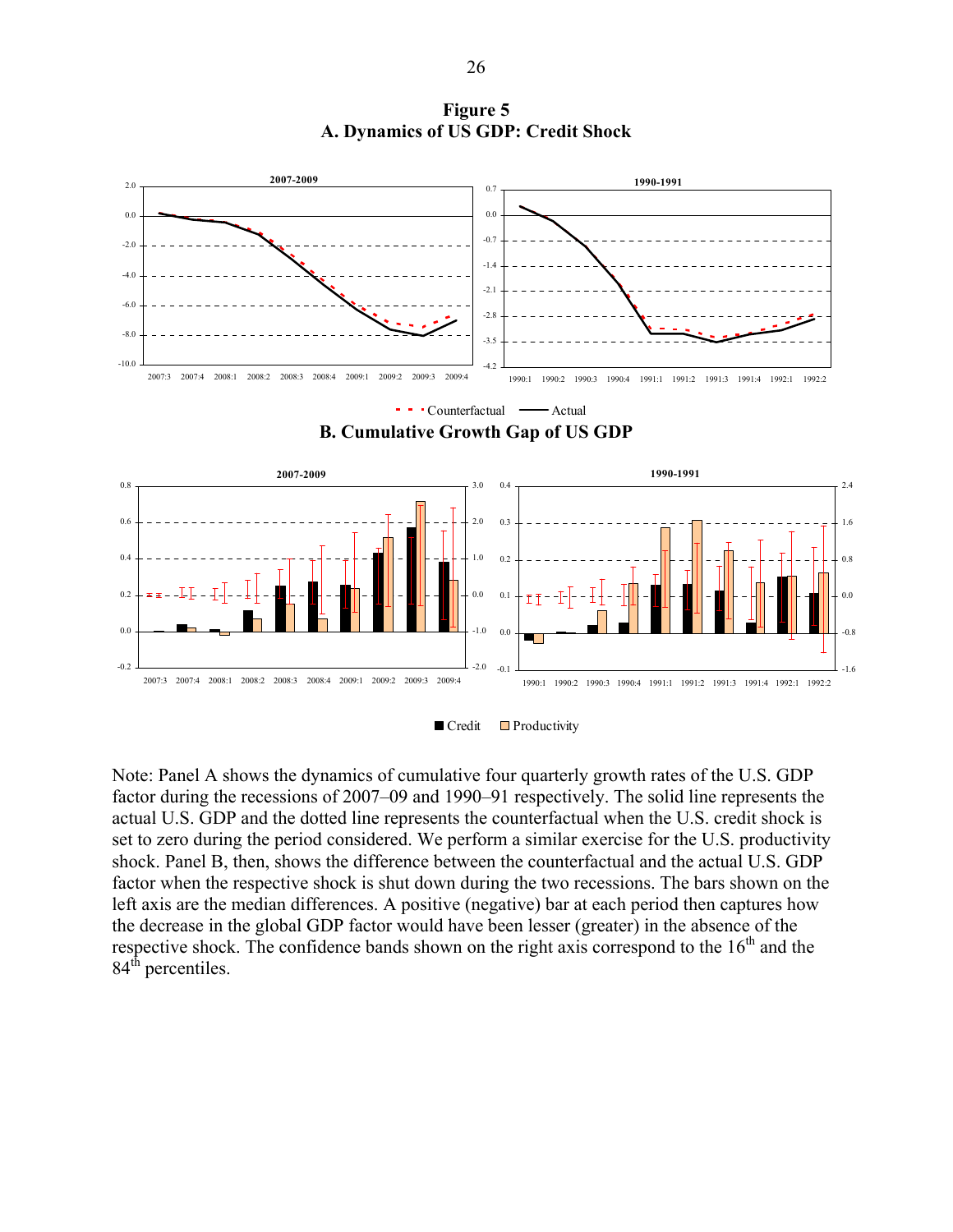**Figure 6 A. Dynamics of Global GDP: Credit Shock** 









Note: Panel A shows the dynamics of cumulative four quarterly growth rates of the global GDP factor during the recessions of 2007–09 and 1990–91 respectively. The solid line represents the actual global GDP factor and the dotted line represents the counterfactual when the U.S. credit shock is set to zero during the period considered. We perform a similar exercise for the U.S. productivity shock. Panel B, then, shows the difference between the counterfactual and the actual global GDP factor when the respective shock is shut down during the two recessions. The bars shown on the left axis are the median differences. A positive (negative) bar at each period then captures how the decrease in the global GDP factor would have been lesser (greater) in the absence of the respective shock. The confidence bands shown on the right axis correspond to the  $16<sup>th</sup>$  and the 84<sup>th</sup> percentiles.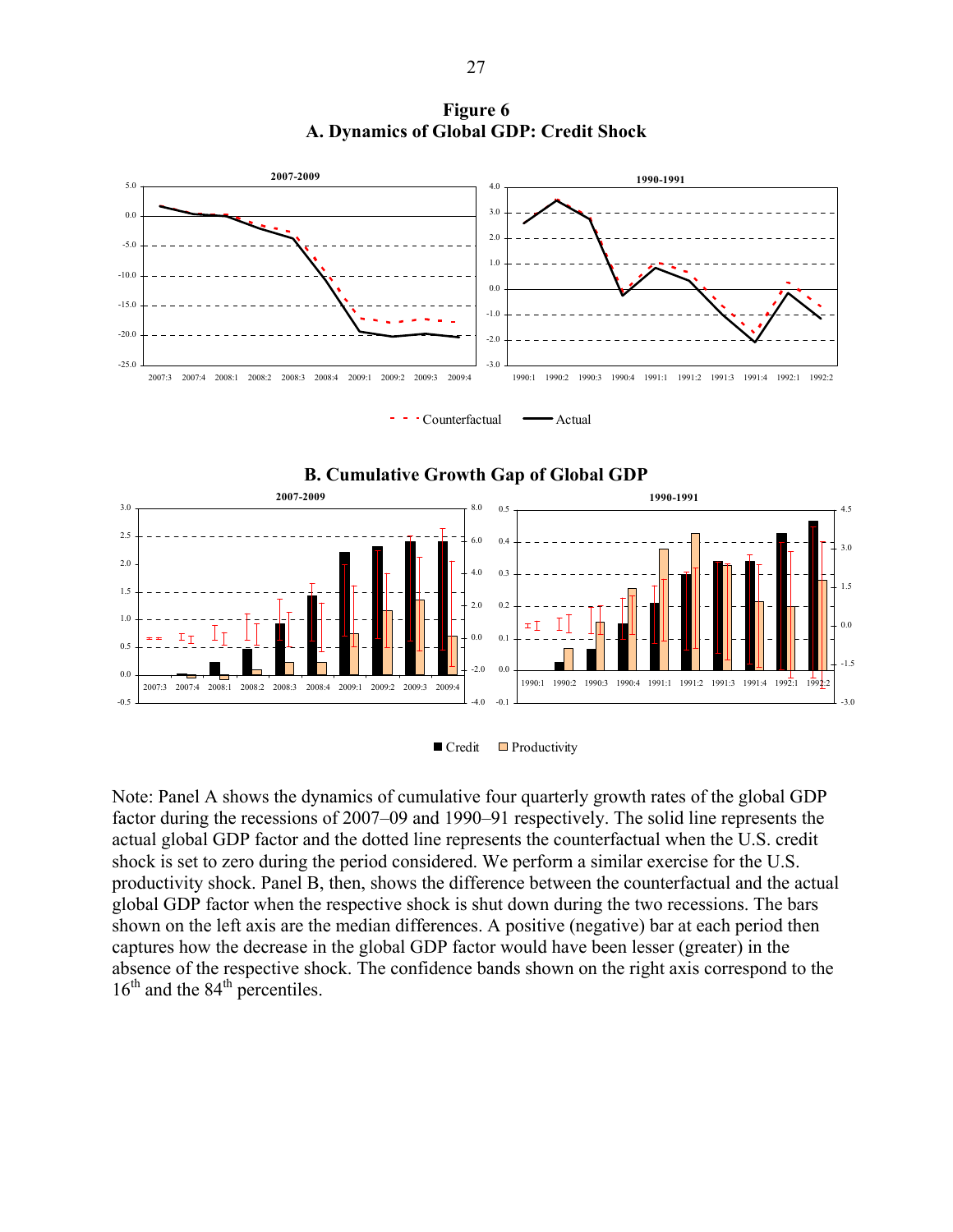| <b>Shocks</b> | <b>Forecast horiozon</b><br>(in quarters) | <b>GDP</b> | Productivity | Inflation | <b>Interest Rates</b> | Credit | <b>Credit Spread Default Rates</b> |      |
|---------------|-------------------------------------------|------------|--------------|-----------|-----------------------|--------|------------------------------------|------|
| Credit        |                                           | 8.9        | 6.5          | 6.8       | 9.9                   | 14.6   | 9.2                                | 15.7 |
|               | $\overline{4}$                            | 9.7        | 8.8          | 9.2       | 10.1                  | 13.9   | 9.5                                | 14.9 |
|               | 8                                         | 10.6       | 10.3         | 10.6      | 10.5                  | 12.5   | 10.9                               | 14.2 |
|               | 12                                        | 10.8       | 10.4         | 10.9      | 10.8                  | 12.1   | 11.1                               | 13.9 |
| Productivity  |                                           | 9.3        | 7.1          | 23.5      | 9.1                   | 9.1    | 8.5                                | 10.7 |
|               | $\overline{4}$                            | 10.5       | 9.4          | 19.6      | 10.3                  | 11.4   | 9.9                                | 12.2 |
|               | 8                                         | 12.1       | 11.0         | 16.6      | 11.8                  | 13.3   | 11.4                               | 12.5 |
|               | 12                                        | 12.3       | 11.4         | 16.3      | 12.3                  | 14.5   | 11.8                               | 12.5 |

**Table 1 A. Variance Decompositions: VAR with Global Factors** 

#### **B. Variance Decompositions: US FAVAR**

| <b>Shocks</b> | <b>Forecast horiozon</b><br>(in quarters) | <b>Global GDP</b> | <b>GDP</b> | Productivity | <b>Inflation</b> | <b>Interest Rates</b> | Credit | <b>Credit Spread Default Rates</b> |      |
|---------------|-------------------------------------------|-------------------|------------|--------------|------------------|-----------------------|--------|------------------------------------|------|
| Credit        |                                           | 9.2               | 8.3        | 4.7          | 4.3              | 7.3                   | 10.1   | 4.9                                | 18.9 |
|               | 4                                         | 10.7              | 8.0        | 6.0          | 6.9              | 9.4                   | 10.9   | 8.0                                | 14.4 |
|               | 8                                         | 11.1              | 8.4        | 7.3          | 8.9              | 10.5                  | 10.8   | 9.1                                | 13.2 |
|               | 12                                        | 11.0              | 9.3        | 7.8          | 9.5              | 10.9                  | 10.7   | 9.5                                | 13.0 |
| Productivity  |                                           | 7.8               | 11.3       | 11.9         | 14.2             | 8.0                   | 14.4   | 8.2                                | 8.9  |
|               | 4                                         | 10.8              | 12.2       | 13.1         | 13.7             | 10.1                  | 13.5   | 10.7                               | 10.1 |
|               | 8                                         | 12.1              | 13.2       | 13.6         | 13.6             | 11.1                  | 13.6   | 11.8                               | 11.5 |
|               | 12                                        | 12.3              | 12.9       | 13.6         | 13.6             | 11.7                  | 13.6   | 12.3                               | 11.7 |

Note: Panel A shows the proportion of forecast error variance of the global factors and the U.S. credit spread and default rates explained by the global credit and productivity shocks for different forecast horizons, in the VAR with global factors model. Panel B shows the variance decompositions for the U.S. variables and the global GDP factor due to U.S. credit and productivity shocks in the U.S. FAVAR model. Figures are the median variance decompositions and are in percentages. As noted in the text, though both shocks are identified simultaneously, the variance decompositions need not add up to 100.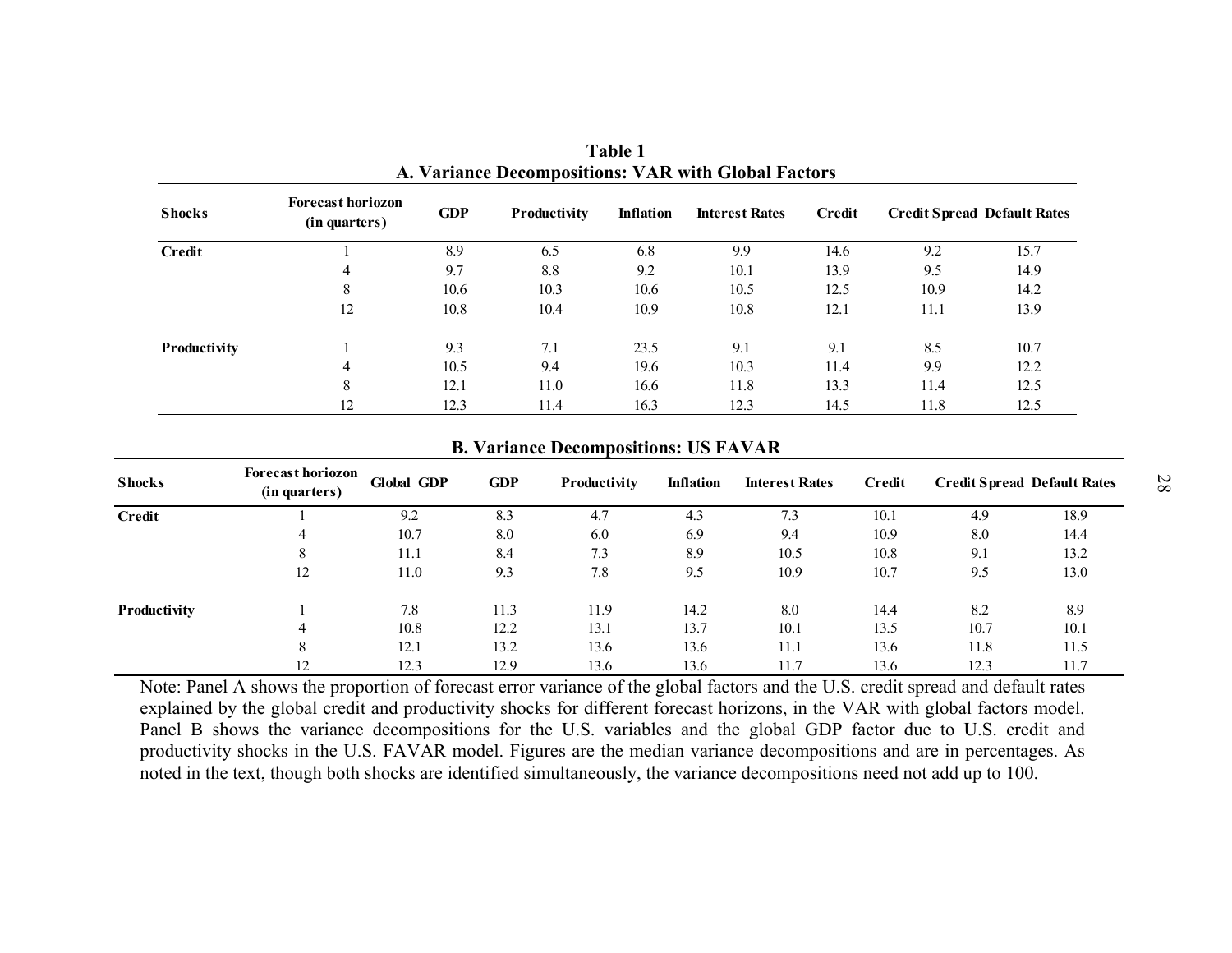#### **APPENDIX I: DATABASE**

| Inflation*           |            |             |                 |            |                                   |  |  |
|----------------------|------------|-------------|-----------------|------------|-----------------------------------|--|--|
| Country              | Source     | Source Base | Database        | Code       | Description                       |  |  |
| Canada               | <b>IFS</b> | <b>EDSS</b> | <b>IFTSTSUB</b> | $15664$ ZF | CPI:ALL CITIES POP OVR.30,000     |  |  |
| France               | <b>IFS</b> | <b>EDSS</b> | <b>IFTSTSUB</b> | 13264ZF    | <b>CPI: 108 CITIES</b>            |  |  |
| Germany              | <b>IFS</b> | <b>EDSS</b> | <b>IFTSTSUB</b> | 13464ZF    | <b>CPI Unified Germany</b>        |  |  |
| Italy                | <b>IFS</b> | <b>EDSS</b> | <b>IFTSTSUB</b> | 13664ZF    | <b>CPI:ALL ITALY</b>              |  |  |
| Japan                | <b>IFS</b> | <b>EDSS</b> | <b>IFTSTSUB</b> | 15864ZF    | CPI: ALL JAPAN-485 ITEMS          |  |  |
| United Kingdom       | <b>IFS</b> | <b>EDSS</b> | <b>IFTSTSUB</b> | 11264ZF    | <b>CPI: ALL ITEMS</b>             |  |  |
| <b>United States</b> | IFS        | <b>EDSS</b> | <b>IFTSTSUB</b> | 11164ZF    | <b>CPI All ITEMS CITY AVERAGE</b> |  |  |

\*Inflation is calculated as the year over year change in CPI.

#### **Nominal Short Term Interest Rate**

| Country              | Source     | Source Base | Database        | Code        | Description                    |
|----------------------|------------|-------------|-----------------|-------------|--------------------------------|
| Canada               | <b>IFS</b> | <b>EDSS</b> | <b>IFTSTSUB</b> | 15660C. ZF. | <b>TREASURY BILL RATE</b>      |
| France               | <b>IFS</b> | <b>EDSS</b> | <b>IFTSTSUB</b> | 13260CZF    | <b>TREASURY BILLS:3 MONTHS</b> |
| Germany              | <b>IFS</b> | <b>EDSS</b> | <b>IFTSTSUB</b> | 13460CZF    | <b>TREASURY BILL RATE</b>      |
| Italy                | <b>IFS</b> | <b>EDSS</b> | <b>IFTSTSUB</b> | 13660C. ZF. | <b>TREASURY BILL RATE</b>      |
| Japan                | <b>IFS</b> | <b>EDSS</b> | <b>IFTSTSUB</b> | 15860CZF    | <b>FINANCING BILL RATE</b>     |
| United Kingdom       | <b>IFS</b> | <b>EDSS</b> | <b>IFTSTSUB</b> | 11260C. ZF. | <b>TREASURY BILL RATE</b>      |
| <b>United States</b> | <b>IFS</b> | <b>EDSS</b> | <b>IFTSTSUB</b> | 11160C. ZF. | <b>TREASURY BILL RATE</b>      |
|                      |            |             |                 |             |                                |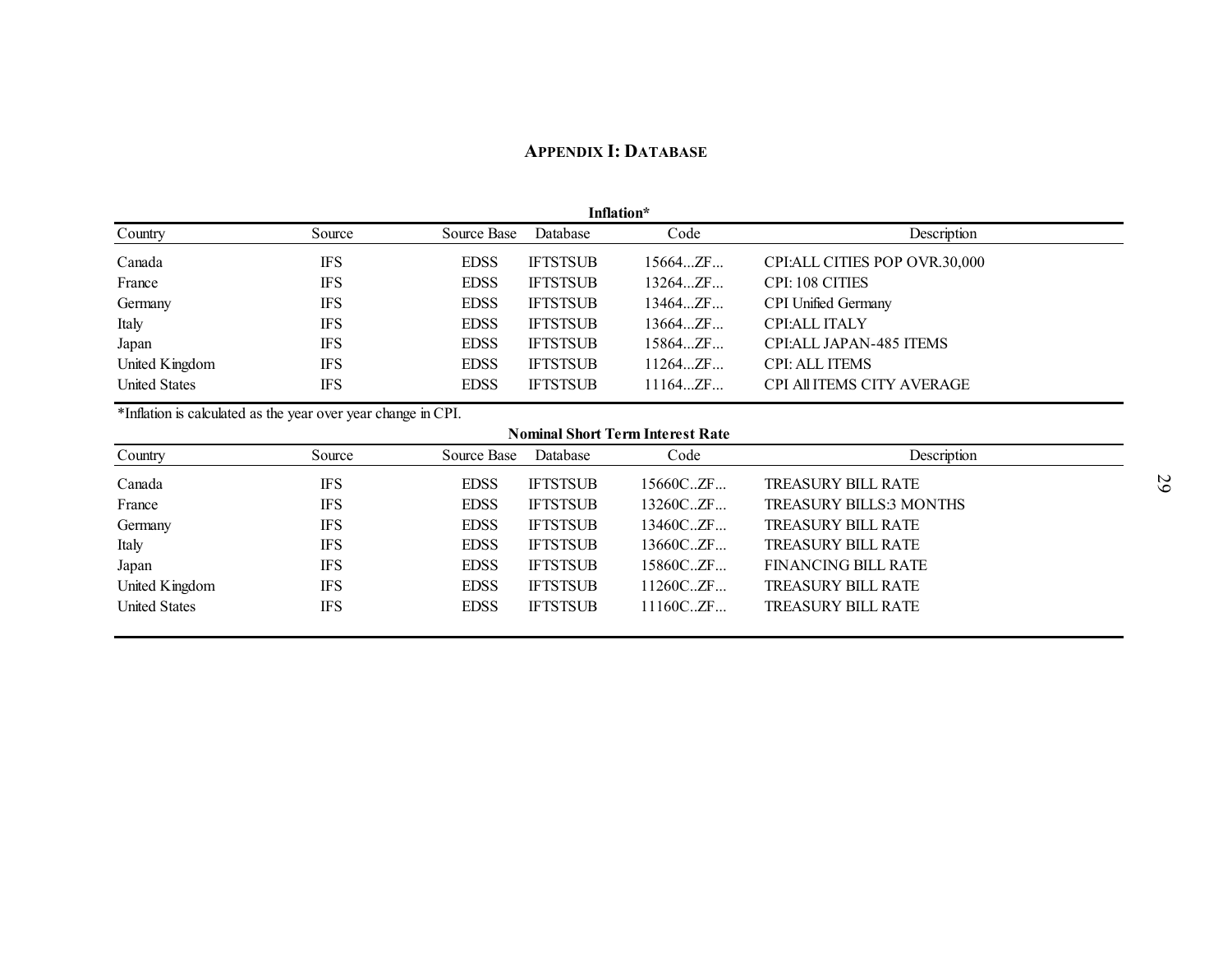| Labour Productivitv  |             |             |                |                 |                                          |  |  |
|----------------------|-------------|-------------|----------------|-----------------|------------------------------------------|--|--|
| Country              | Source      | Source Base | Database       | Code            | Description                              |  |  |
| Canada               | <b>OECD</b> | <b>EDSS</b> | <b>OETSADB</b> | 156.PDTY        | Labour productivity of the total economy |  |  |
| France               | <b>OECD</b> | <b>EDSS</b> | <b>OETSADB</b> | 132.PDTY        | Labour productivity of the total economy |  |  |
| Germany              | <b>OECD</b> | <b>EDSS</b> | <b>OETSADB</b> | 134.PDTY        | Labour productivity of the total economy |  |  |
| West Germany         | <b>OECD</b> | <b>EDSS</b> | <b>OETSADB</b> | <b>WGR.PDTY</b> | Labour productivity of the total economy |  |  |
| Italy                | <b>OECD</b> | <b>EDSS</b> | <b>OETSADB</b> | 136.PDTY        | Labour productivity of the total economy |  |  |
| Japan                | <b>OECD</b> | <b>EDSS</b> | <b>OETSADB</b> | 158.PDTY        | Labour productivity of the total economy |  |  |
| United Kingdom       | <b>OECD</b> | <b>EDSS</b> | <b>OETSADB</b> | 112.PDTY        | Labour productivity of the total economy |  |  |
| <b>United States</b> | <b>OECD</b> | <b>EDSS</b> | <b>OETSADB</b> | 111.PDTY        | Labour productivity of the total economy |  |  |

#### **Gross Domestic Product**

| Country              | Source                                                           | Source Base | Database | Code         | Description                                          |
|----------------------|------------------------------------------------------------------|-------------|----------|--------------|------------------------------------------------------|
| Canada               | <b>Statistics Canada</b>                                         | Haver       | $G10+$   | S156NGPC@G10 | Gross Domestic Product (SAAR, Mil.Chn.2002.C\$)      |
| France               | Institut National de la Statistique et<br>des Etudes Economiques | Haver       | $G10+$   | S132NGPC@G10 | Gross Domestic Product (SA/WDA, Mil.Chn.2000.Euros)  |
| Germany              | Deutsche Bundesbank                                              | Haver       | $G10+$   | S134NGPC@G10 | Gross Domestic Product (SA/WDA, Bil.Chn.2000.Euros)  |
| Italy                | Istituto Nazionale di Statistica                                 | Haver       | $G10+$   | S136NGPC@G10 | Gross Domestic Product (SA/WDA, Mil.Chn.2000.Euros)  |
| Japan                | Cabinet Office                                                   | Haver       | $G10+$   | S158NGPC@G10 | Gross Domestic Product (SAAR, Bil.Chn.2000.Yen)      |
| United Kingdom       | Office for National Statistics                                   | Haver       | $G10+$   | S112NGPC@G10 | Gross Domestic Product (SA, Mil.Chained.2005.Pounds) |
| <b>United States</b> | Bureau of Economic Analysis                                      | Haver       | $G10+$   | S111NGPC@G10 | Gross Domestic Product (SAAR, Bil.Chn.2005\$)        |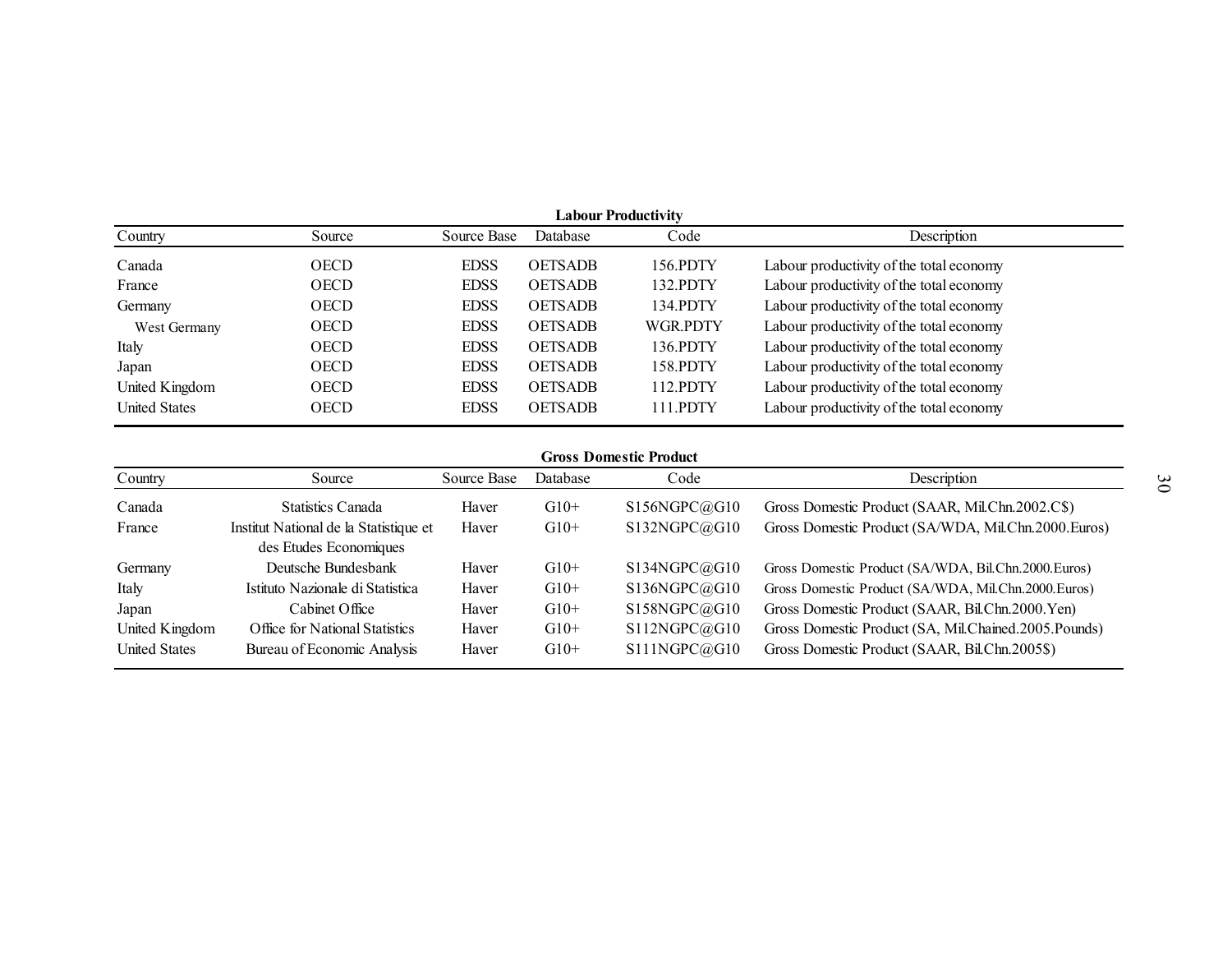|                      |            |             |                 | Credit     |                                         |
|----------------------|------------|-------------|-----------------|------------|-----------------------------------------|
| Country              | Source     | Source Base | Database        | Code       | Description                             |
| Canada               | <b>IFS</b> | <b>EDSS</b> | <b>IFTSTSUB</b> | 15622DZF   | <b>CLAIMS ON PRIVATE SECTOR</b>         |
| France               | <b>IFS</b> | <b>EDSS</b> | <b>IFTSTSUB</b> | 13222D.ZF  | <b>CREDIT TO PRIVATE SECTOR</b>         |
| Germany              | <b>IFS</b> | <b>EDSS</b> | <b>IFTSTSUB</b> | 13422D. ZF | CLAIMS ON OTH RESSID SECTOR             |
| Italy                | <b>IFS</b> | <b>EDSS</b> | <b>IFTSTSUB</b> | 13622DZF   | <b>CLAIMS ON OTHER RESIDENT SECTORS</b> |
| Japan                | <b>IFS</b> | <b>EDSS</b> | <b>IFTSTSUB</b> | 15822DZF   | <b>CLAIMS ON PRIVATE SECTOR</b>         |
| United Kingdom       | <b>IFS</b> | <b>EDSS</b> | <b>IFTSTSUB</b> | 11222D. ZF | <b>CLAIMS ON PRIVATE SECTOR</b>         |
| <b>United States</b> | <b>IFS</b> | <b>EDSS</b> | <b>IFTSTSUB</b> | 11122D. ZF | <b>CLAIMS ON PRIVATE SECTOR</b>         |

| <b>Spread</b>   |                            |                            |            |                                           |  |  |  |  |
|-----------------|----------------------------|----------------------------|------------|-------------------------------------------|--|--|--|--|
| Country         | Source                     | Source Base                | Code       | Description                               |  |  |  |  |
| Spread**        | Calculated                 |                            |            | (Baa Interest Rate-Aaa Interest Rate)     |  |  |  |  |
| Baa             | Moody's Investor Services. | Board of Governors of the  | <b>BAA</b> | Moody's Seasoned Baa Corporate Bond Yield |  |  |  |  |
| Aaa             | Moody's Investor Services. | Board of Governors of the  | AAA        | Moody's Seasoned Aaa Corporate Bond Yield |  |  |  |  |
| Default Rates** | Moody's Investor Services. | Moody's Investor Services. |            | Moody's Corporate Default Rates           |  |  |  |  |

\*\*Both series are in monthly frequency. We take the data at the end month of each quarter to be the quarterly data.

Note: To complete the data for some series we also use other databases. Details of this are available form the authors on request.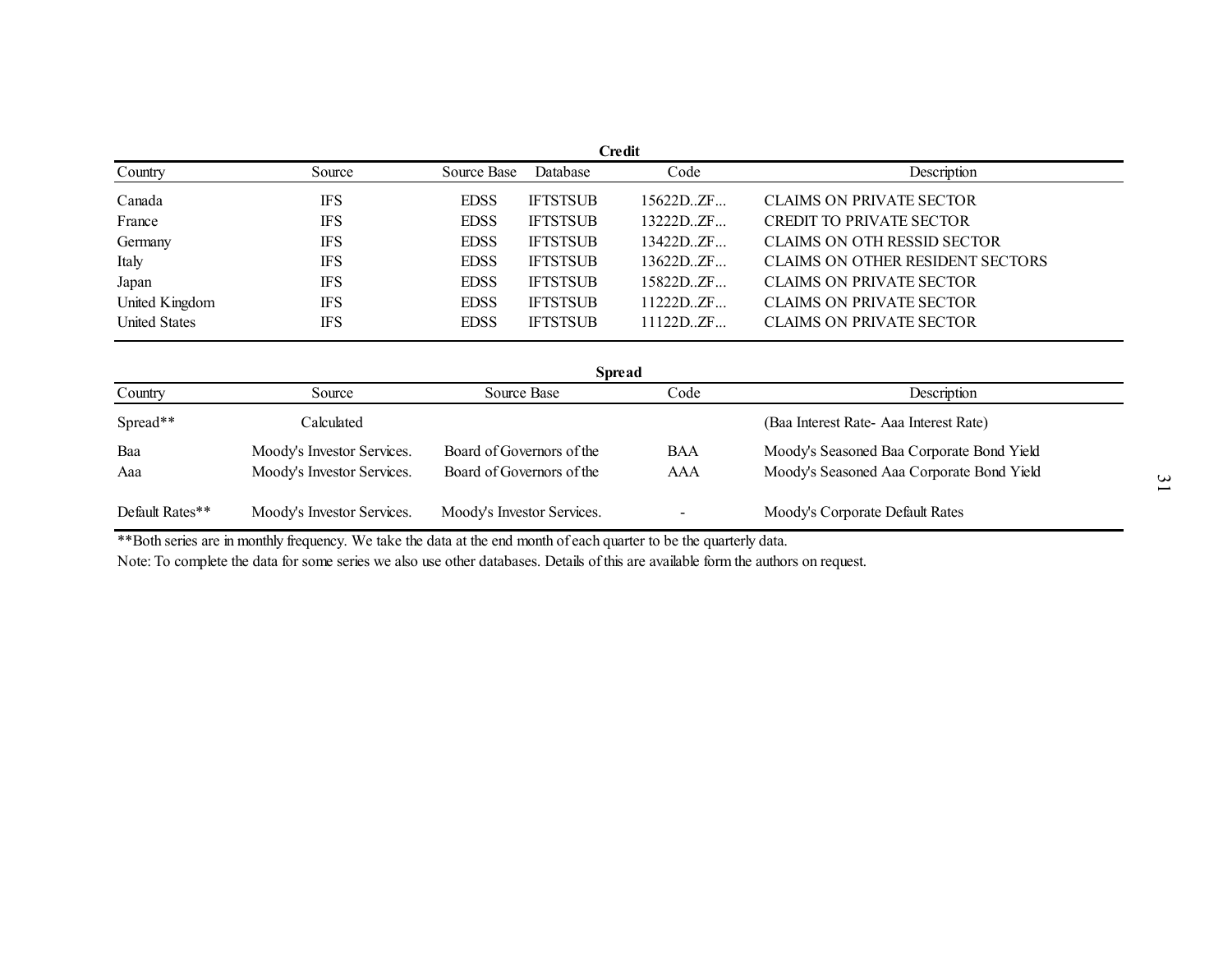#### **APPENDIX II: SENSITIVITY EXPERIMENTS**



**Figure A1 Impulse Responses due to an Alternative Credit Shock: VAR with Global Factors** 

Note: The graphs show the impulse responses of the global factors, the US credit spread and the US default rates due to a 1 standard deviation global credit shock in the VAR with global factors model. Here, credit shocks are alternatively defined by relaxing the restrictions on productivity as in the main text. The solid line represents the median and the dotted lines represent the  $16<sup>th</sup>$  and the  $84<sup>th</sup>$  percentiles based on 500 draws.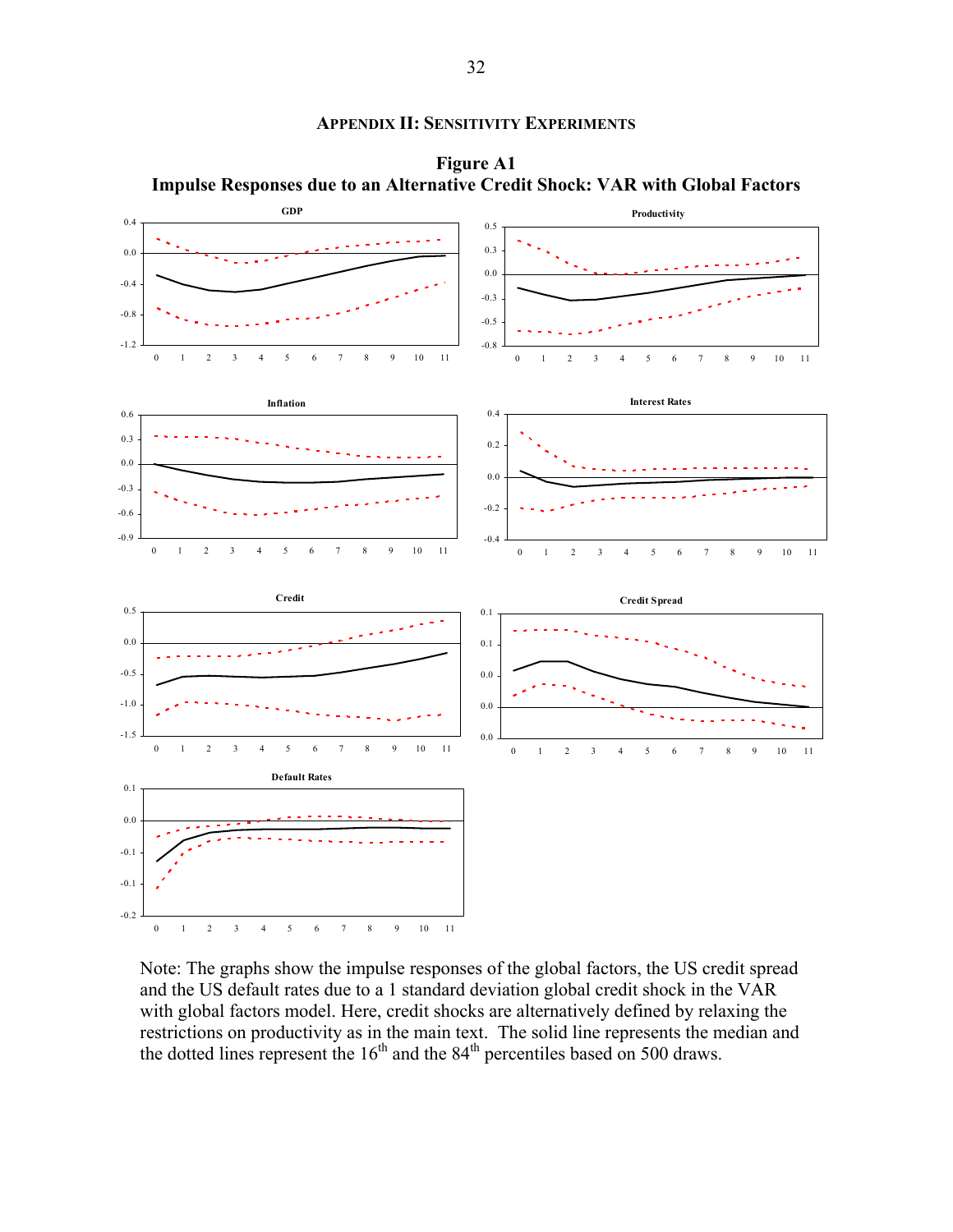

**Figure A2 Impulse Responses due to a Productivity Shock: VAR with Global Factors** 

Note: The graphs show the impulse responses of the global factors, the US credit spread and the US default rates due to a 1 standard deviation global productivity shock in the VAR with global factors model. The solid line represents the median and the dotted lines represent the  $16<sup>th</sup>$  and the  $84<sup>th</sup>$  percentiles based on 500 draws.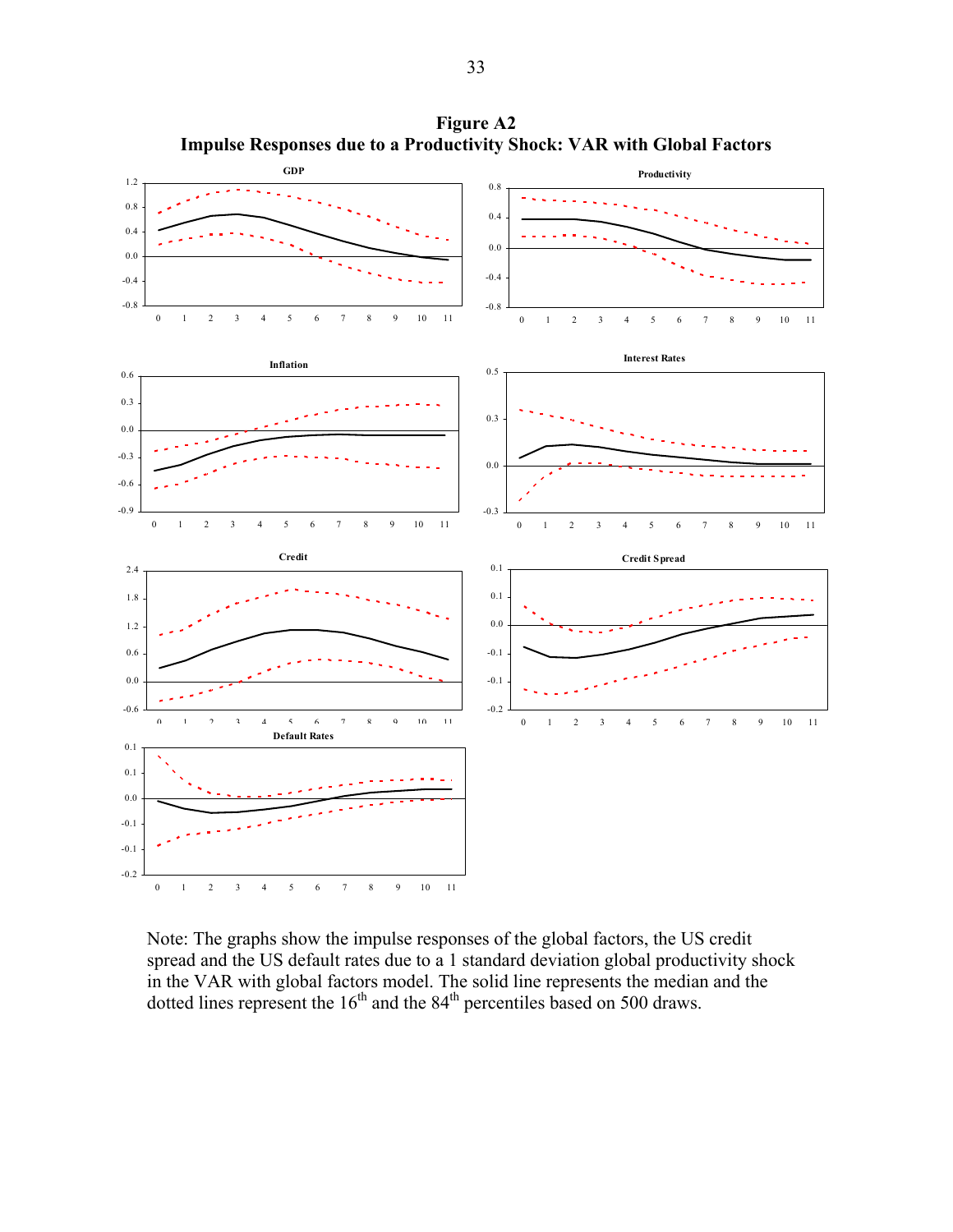

**Figure A3 Impulse Responses due to an Alternative Credit Shock: US FAVAR** 

Note: The graphs show the impulse responses of the U.S. variables and the global GDP factor due to a 1 standard deviation U.S. credit shock in the US FAVAR model. Here, credit shocks are alternatively defined by relaxing the restrictions on productivity as in the main text. The solid line represents the median and the dotted lines represent the  $16<sup>th</sup>$  and the  $84<sup>th</sup>$  percentiles based on 500 draws.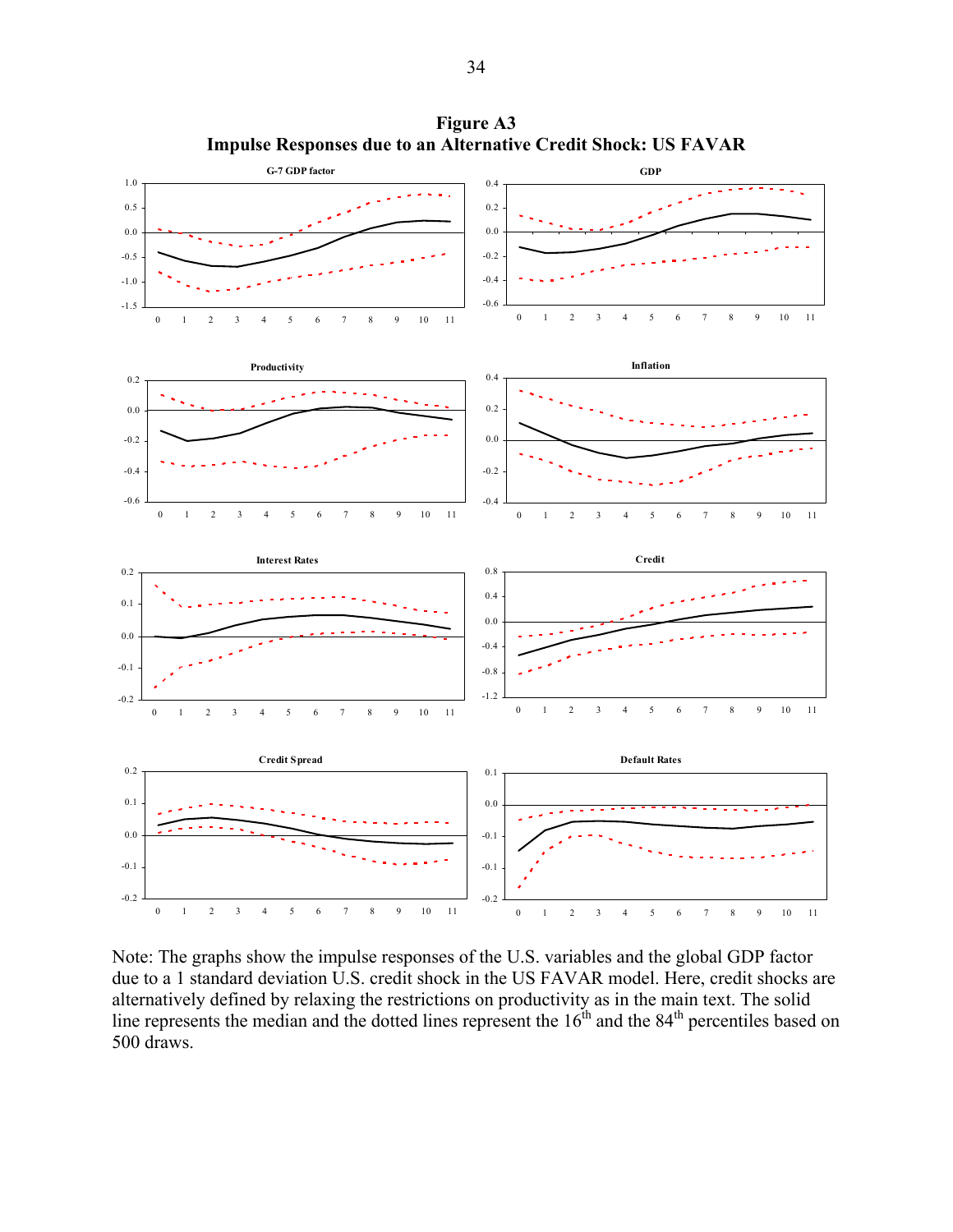

**Figure A4 Impulse Responses due to a Productivity Shock: US FAVAR** 

Note: The graphs show the impulse responses of the US variables and the global GDP factor due to a 1 standard deviation U.S. productivity shock in the US FAVAR model. The solid line represents the median and the dotted lines represent the  $16<sup>th</sup>$  and the  $84<sup>th</sup>$  percentiles based on 500 draws.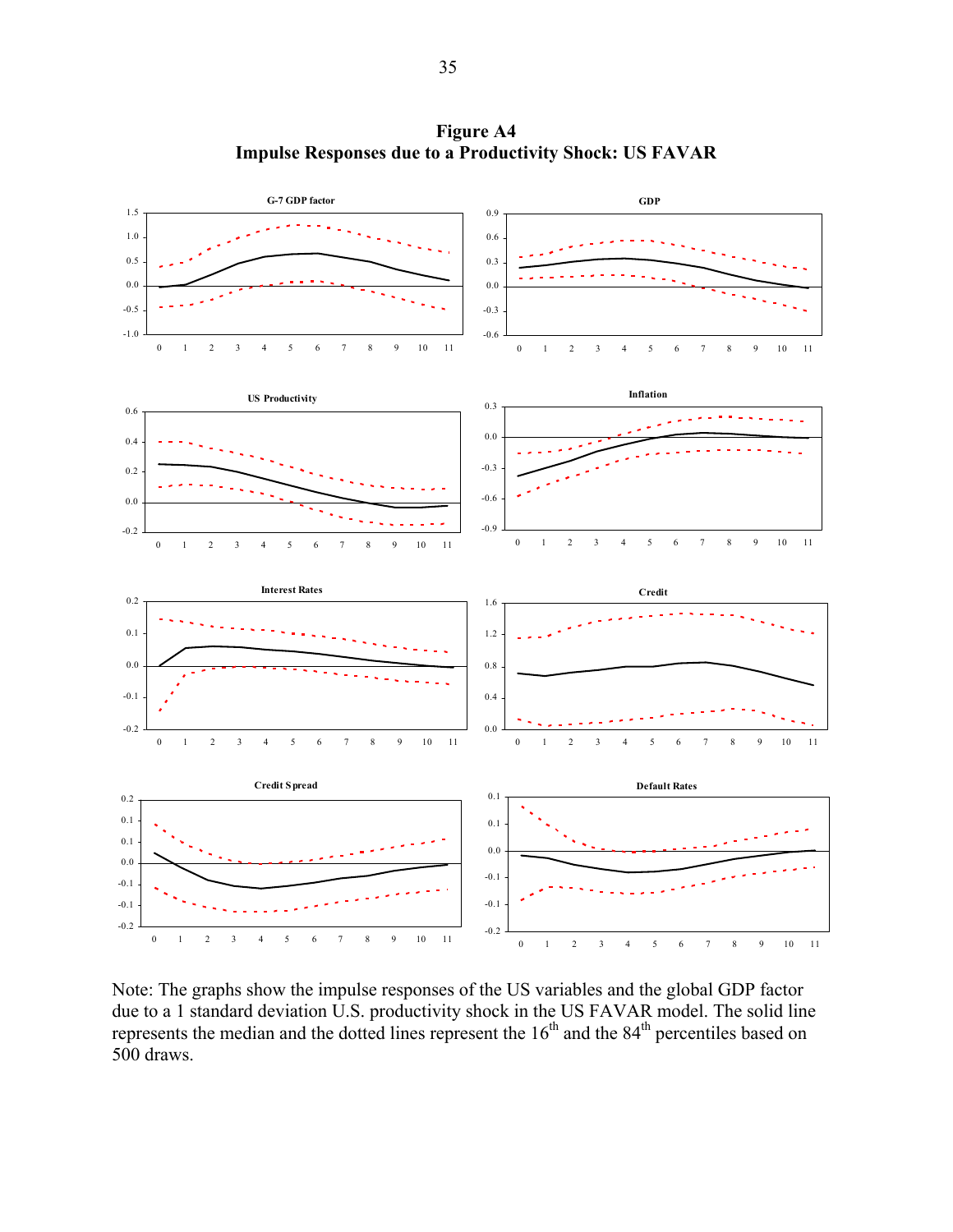

**Figure A5 Variance Decomposition: VAR with Global factors** 

Note: This chart shows the proportion of forecast error variance of the global factors and the U.S. spread and default rates explained by the global credit and productivity shocks for different forecast horizons, in the VAR with global factors model. The bars are the medians and confidence bands correspond to the 18th and 84th percentiles.